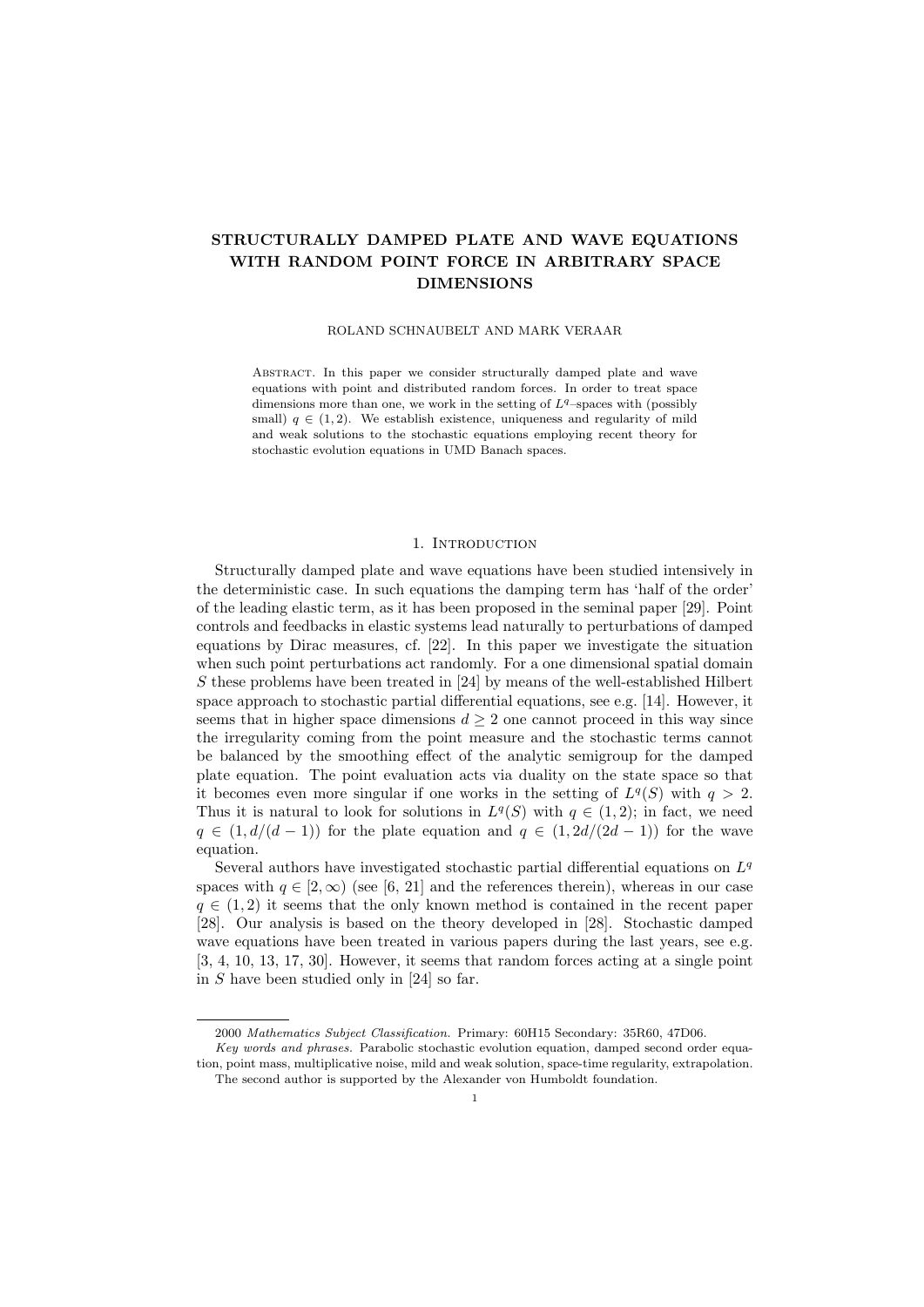To be concise, we will focus on the model

(1.1)  

$$
\begin{cases}\n\ddot{u}(t,s) + \Delta^2 u(t,s) - \rho \Delta \dot{u}(t,s) = f(t,s, u(t,s), \dot{u}(t,s)) \\
+ b(t,s, u(t,s), \dot{u}(t,s)) \frac{\partial w_1(t,s)}{\partial t} + \left[ G(t, u(t,\cdot), \dot{u}(t,\cdot)) \right. \\
+ C(t, u(t,\cdot), \dot{u}(t,\cdot)) \frac{\partial w_2(t)}{\partial t} \right] \delta(s - s_0), \qquad t \in [0,T], \ s \in S, \\
u(0,s) = u_0(s), \ \dot{u}(0,s) = u_1(s), \qquad s \in S, \\
u(t,s) = \Delta u(t,s) = 0, \qquad t \in [0,T], \ s \in \partial S,\n\end{cases}
$$

on a bounded domain  $S \subset \mathbb{R}^d$  of class  $C^4$ . Here  $\rho > 0$  is a constant and  $\delta(\cdot - s_0)$ is the point mass at  $s_0 \in S$ . The functions  $f, b, G, C$  are measurable, adapted and Lipschitz in a sense specified in Section 5. The process  $w_1$  is a Gaussian process which is white in time and appropriately colored in space, as discussed in Section 5. The process  $w_2$  is a standard one–dimensional Brownian motion which is independent of  $w_1$ . Note that  $w_2$  drives the point loading whereas  $w_1$  governs a distributed stochastic term.

In Theorem 5.1 we obtain a mild and weak solution  $(u(t), \dot{u}(t)) \in (W^{2,q}(S) \cap$  $W_0^{1,q}(S) \times L^q(S)$  of (1.1), where u and u possess some additional regularity in time and in space if the initial data are regular enough. We also state a related result for the wave equation in Theorem 6.1. Our results can be generalized in various directions. For instance, in (1.1) one could replace the Dirichlet Laplacian by a more general elliptic operator. One can also allow for more general nonlinearities, see Remarks 5.2 and 5.8, and one could treat locally Lipschitz coefficients to some extend, see Remark 5.9. But for conciseness we will focus on the setting indicated above.

In Sections 2-4 we provide the necessary prerequisites for our main results. First, we briefly discuss the theory of stochastic integration developed in [27]. This theory is closely tied to the concept of Gauss functions and operators which is also presented in Section 2. Based on this material, in Section 3 we recall a theorem on existence, uniqueness and regularity of mild solutions of parabolic stochastic equations from [28]. In this theorem it is possible to consider deterministic and stochastic terms taking values in so–called extrapolation spaces which are larger than the state space. This fact is crucial for our approach since the Dirac functional  $\delta(-s_0)$  lives in such extrapolation spaces. Moreover, one can use this flexibility to extend the class of admissible processes  $w_1$ , see the examples in Section 5.

The underlying deterministic equation is studied in Section 4, where we consider the problem

(1.2) 
$$
\ddot{u}(t) + \rho \mathcal{A}^{\frac{1}{2}} \dot{u}(t) + \mathcal{A}u(t) = 0, \qquad t \ge 0, \nu(0) = u_0, \qquad \dot{u}(0) = u_1,
$$

for a sectorial operator A on a Banach space E, see (4.3). (In (1.1) A is the square of the Dirichlet Laplacian on  $E = L<sup>q</sup>(S)$ . Using the operator matrix

$$
A = \begin{pmatrix} 0 & I \\ -\mathcal{A} & -\rho \mathcal{A}^{\frac{1}{2}} \end{pmatrix} \quad \text{with} \quad D(A) = D(\mathcal{A}) \times D(\mathcal{A}^{\frac{1}{2}})
$$

one can reformulate  $(1.2)$  as an abstract Cauchy problem on the state space  $X =$  $D(\mathcal{A}^{\frac{1}{2}}) \times E$ . It is well known that A generates an analytic semigroup on X if  $E = L<sup>2</sup>(S)$ , see [11], [22]. Recently, it has been shown in [9] that A also generates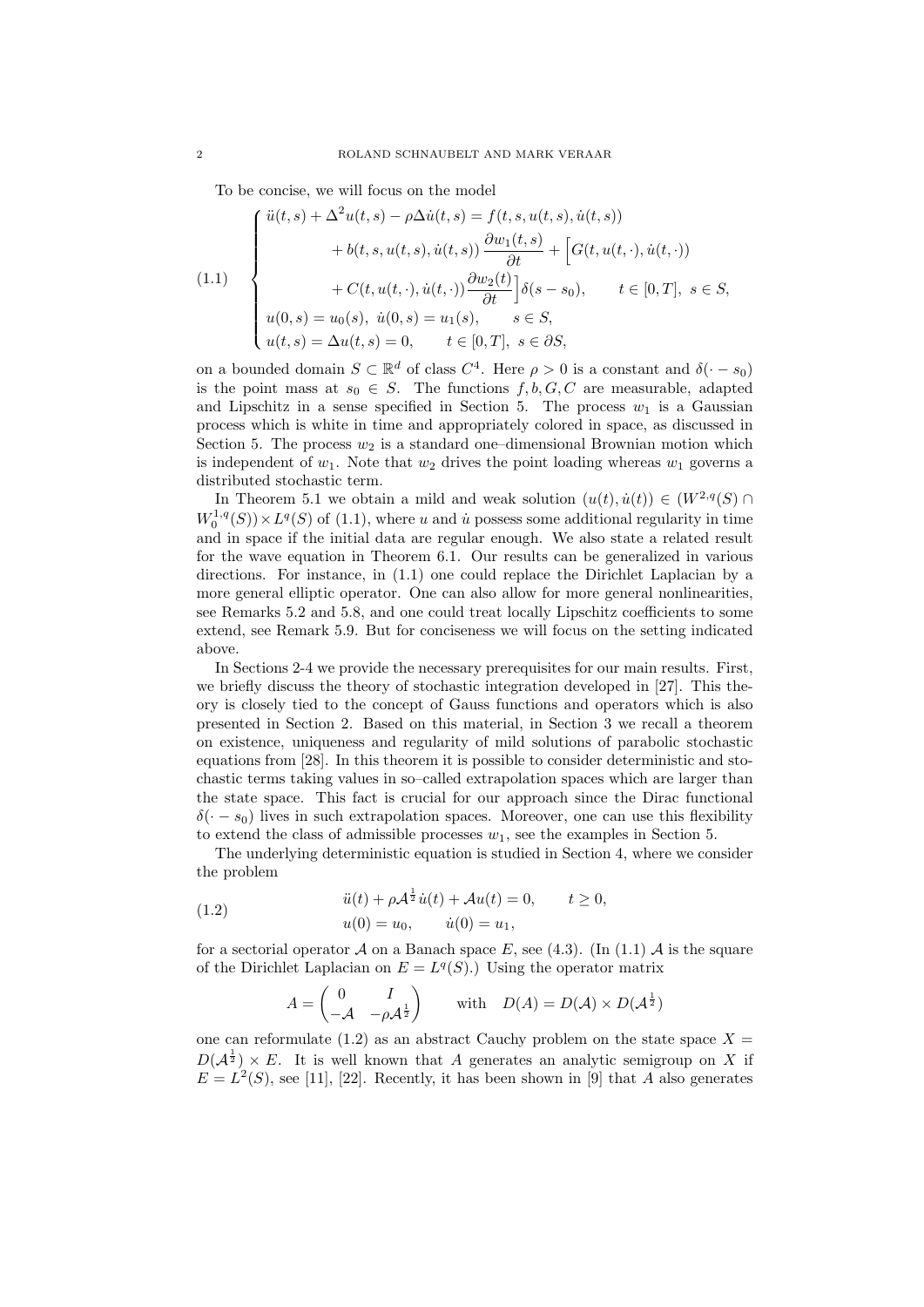an analytic semigroup in the Banach space case. (See [12] and [19] for related results.) In view of the stochastic problem, it is crucial to determine the interand extrapolation spaces for this semigroup, see Proposition 4.1. It would be very interesting to extend these results to damping terms which are more general than  $\rho \mathcal{A}^{\frac{1}{2}}$ . In the Hilbert space case this is possible to some extend, see [11] and [22], but this approach makes heavy use of the Hilbert space structure. Let us explain the problem with an example, cf. [29]. In equation (1.1) it would be interesting to study also the clamped plate equation, where  $u = \frac{\partial u}{\partial n} = 0$  on  $\partial S$  and n denotes the outer normal. If we let  $\mathcal{A} = \Delta^2$  with the above boundary conditions, then  $\mathcal{A}^{\frac{1}{2}}$ is not a differential operator anymore. Instead of  $\mathcal{A}^{\frac{1}{2}}\dot{u}$ , we would still like to have  $\Delta \dot{u}$  as a damping term, but this does not lead to the algebraic structure of (1.2). Therefore, we do not know whether the corresponding operator matrix generates a strongly continuous semigroup if  $q \neq 2$ .

We will write  $a \leq b$  if there exists a universal constant  $C > 0$  such that  $a \leq Cb$ , and  $a \approx b$  if  $a \leq b \leq a$ . If the constant C is allowed to depend on some parameter  $\theta$ , we write  $a \lesssim_{\theta} b$  and  $a \eqsim_{\theta} b$  instead. Moreover, X always denotes a Banach space,  $\mathcal{B}(X, Y)$  is the space of bounded linear operators from X to another Banach space Y, and we designate the norm in X and the operator norm by  $\|\cdot\|$ .

## 2. Preliminaries

Throughout this paper  $(\Omega, \mathcal{F}, \mathbb{P})$  is a probability space with a filtration  $(\mathcal{F}_t)_{t>0}$ . This space is used for the stochastic equations and stochastic integrals below. In Subsection 2.2 we recall the necessary definitions and facts from the theory of stochastic integration developed in [27]. As a preparation, we discuss Gauss operators and functions in the next subsection referring to [5, 16, 20] for proofs and more details. In the last subsection we describe a concept of Lipschitz continuity which is crucial for our work.

2.1. Gauss operators. In this paper,  $(\gamma_n)_{n>1}$  always denotes a *Gaussian se*quence, i.e., a sequence of independent, standard, real-valued Gaussian random variables defined on a probability space  $(\tilde{\Omega}, \tilde{\mathcal{F}}, \tilde{\mathbb{P}})$ . A linear operator  $R : \mathcal{H} \to X$ from a separable real Hilbert space  $\mathcal H$  into a Banach space X is called a Gauss operator if for some (and then for every) orthonormal basis  $(h_n)_{n\geq 1}$  of H the Gaussian sum  $\sum_{n\geq 1} \gamma_n Rh_n$  converges in  $L^2(\tilde{\Omega};X)$ . In other papers R is sometimes called a radonifying operator. The space  $\gamma(\mathcal{H}, X)$  of all Gauss operators from  $\mathcal H$  to X is a Banach space with respect to the norm

$$
||R||_{\gamma(\mathcal{H},X)} := \left(\mathbb{E}\Big\|\sum_{n\geq 1}\gamma_nRh_n\Big\|^2\right)^{\frac{1}{2}}.
$$

This norm is independent of the orthonormal basis  $(h_n)_{n\geq 1}$  and the Gaussian sequence  $(\gamma_n)_{n\geq 1}$ . It holds that  $||R|| \leq ||R||_{\gamma(\mathcal{H},X)}$ . Moreover,  $\gamma(\mathcal{H},X)$  is an operator ideal in the sense that if  $S_1 : \tilde{\mathcal{H}} \to \mathcal{H}$  and  $S_2 : X \to \tilde{X}$  are bounded operators, then  $R \in \gamma(\mathcal{H}, X)$  implies  $S_2RS_1 \in \gamma(\tilde{\mathcal{H}}, \tilde{X})$  and

(2.1) 
$$
||S_2RS_1||_{\gamma(\tilde{\mathcal{H}}, \tilde{X})} \le ||S_2|| ||R||_{\gamma(\mathcal{H}, X)} ||S_1||.
$$

If X is a Hilbert space, then  $\gamma(\mathcal{H}, X)$  is isometrically isomorphic to the space  $S^2(\mathcal{H}, X)$  of Hilbert–Schmidt operators from  $\mathcal{H}$  into X.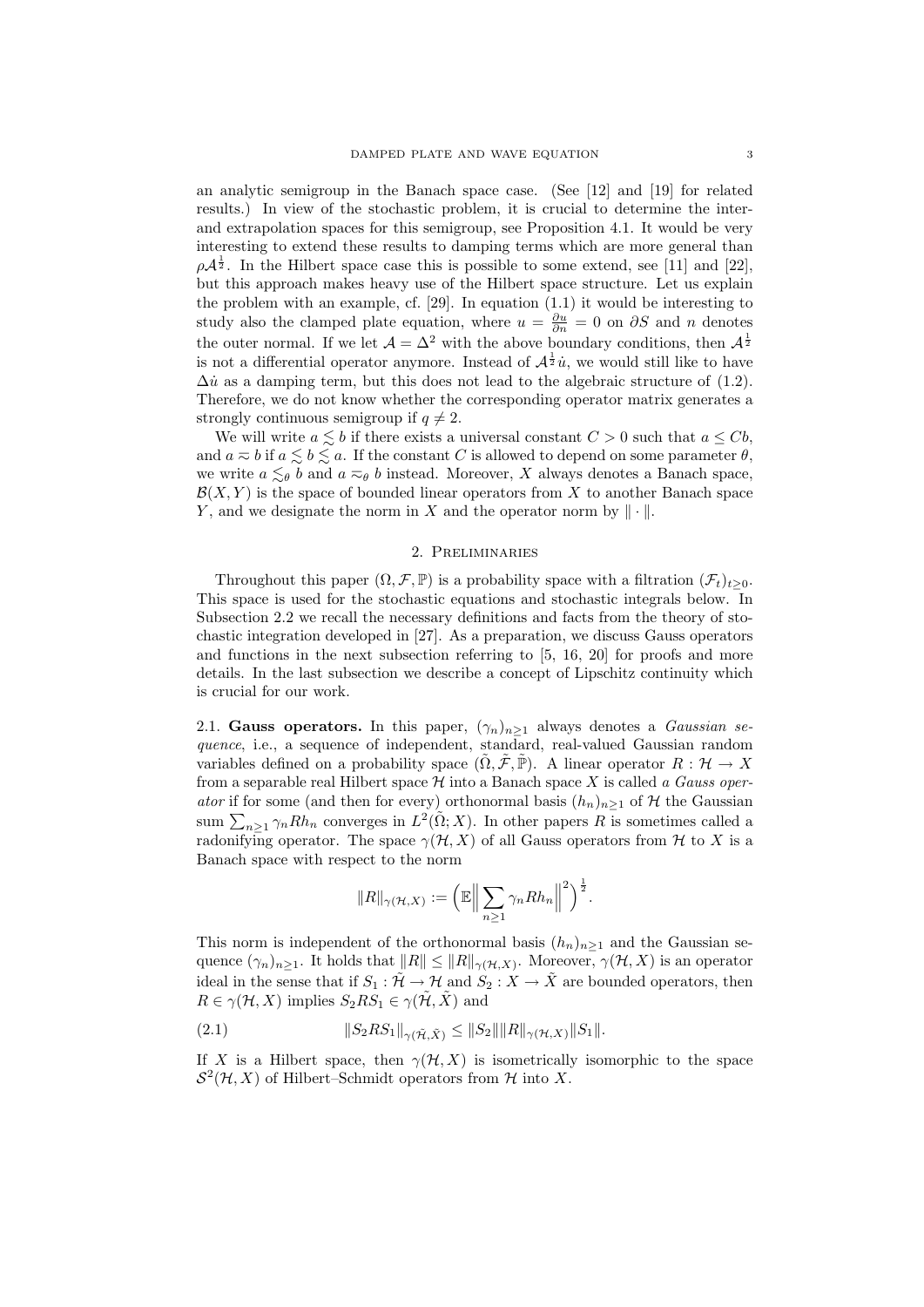We are mainly interested in the case that  $\mathcal{H} = L^2(M; H)$ , where H is another separable real Hilbert space with inner product  $[\cdot, \cdot]_H$  and  $(M, \Sigma, \mu)$  is a  $\sigma$ -finite measure space. Let  $\Phi : M \to \mathcal{B}(H, X)$ . Assume that  $\Phi^* x^* \in L^2(M; H)$  for all  $x^* \in X^*$  and that there exists an  $R \in \gamma(L^2(M; H), X)$  such that

$$
\langle Rf, x^* \rangle = \int_M [f(t), \Phi^*(t)x^*]_H d\mu(t)
$$

for all  $f \in L^2(M; H)$  and  $x^* \in X^*$ . Then we say that R is represented by  $\Phi$ . In this case  $\Phi$  is called a *Gauss function*, and we write  $\Phi \in \gamma(M; H, E)$  and

$$
\|\Phi\|_{\gamma(M;H,X)} := \|R\|_{\gamma(L^2(M;H),X))}.
$$

We write  $\gamma(M; X)$  instead of  $\gamma(M; \mathbb{R}, X)$ . If there is no danger of confusion we will identify R and  $\Phi$ , cf. Subsection 2.3 in [27]. For a Hilbert space X, we have  $\gamma(M; H, X) = L^2(M; \mathcal{S}^2(H, X))$  isometrically.

For the space  $X = L^p(S)$ ,  $p \in [1, \infty)$ , the following square function estimate gives a useful way to verify that  $\Phi : M \to \mathcal{B}(H, X)$  is a Gauss function, see [26, Proposition 6.1]:

(2.2) 
$$
\|\Phi\|_{\gamma(M;H,X)} \approx_{p} \left\| \left( \int_{M} \sum_{n\geq 1} |\Phi(t)h_{n}|^{2} d\mu(t) \right)^{\frac{1}{2}} \right\|_{L^{p}(S)}.
$$

2.2. Stochastic integration in UMD spaces. We now discuss the stochastic integral for processes  $\Phi : [0, T] \times \Omega \to \mathcal{B}(H, X)$  as it was introduced and investigated in [27]. Here  $X$  is a UMD Banach space and  $H$  is a separable real Hilbert space. The reader is referred to [8] and [27] concerning UMD spaces. But, for the present paper, it suffices to recall that the reflexive  $L<sup>q</sup>$ , Sobelev, Bessel-potential and Besov spaces are UMD spaces.

We denote by  $L^0(\Omega; E)$  the vector space of all equivalence classes of measurable functions from  $\Omega$  to a Banach space E, and we endow  $L^0(\Omega; E)$  with the convergence in probability. A process  $\Phi : [0, T] \times \Omega \to \mathcal{B}(H, X)$  is called H-strongly measurable if  $\Phi h$  is strongly measurable in X for all  $h \in H$ , where we let  $(\Phi h)(t, \omega) := \Phi(t, \omega)h$ . The process  $\Phi$  is called H–strongly adapted if the map  $\omega \mapsto \Phi(t, \omega)h$  is  $\mathcal{F}_t$ –strongly measurable for all  $t \in [0, T]$  and  $h \in H$ . We also set  $\Phi_{\omega}(t) = \Phi(t, \omega)$ .

An H-cylindrical Brownian motion is a family  $W_H = (W_H(t))_{t \in [0,T]}$  of bounded linear operators from H to  $L^2(\Omega)$  satisfying

- (1)  $W_H h = (W_H(t)h)_{t \in [0,T]}$  is a real-valued Brownian motion for each  $h \in H$ ,
- (2)  $\mathbb{E}(W_H(s)g \cdot W_H(t)h) = (s \wedge t) [g, h]_H$  for all  $s, t \in [0, T]$  and  $g, h \in H$ .

Let  $0 \le a < b < T$ ,  $A \subset \Omega$  be  $\mathcal{F}_a$ -measurable,  $x \in X$ , and  $h \in H$ . The stochastic integral of the indicator process  $1_{(a,b]\times A} \otimes (h \otimes x)$  is then defined as

$$
\int_0^T 1_{(a,b] \times A} \otimes (h \otimes x) dW_H := 1_A (W_H(b)h - W_H(a)h)x.
$$

(Analogously, one defines the integral for the trivial process  $1_{[0]\times A} \otimes (h \otimes x)$ .) By linearity, this definition extends to adapted step processes  $\Phi : [0, T] \times \Omega \to \mathcal{B}(H, X)$ whose values are finite rank operators. An H-strongly measurable and adapted process  $\Phi$  is called *stochastically integrable* with respect to  $W_H$  if there exists a sequence of adapted step processes  $\Phi_n : [0, T] \times \Omega \to \mathcal{B}(H, X)$  with values in the finite rank operators from H to X and a pathwise continuous process  $\zeta : [0, T] \times \Omega \rightarrow$  $X$  such that the following two conditions are satisfied: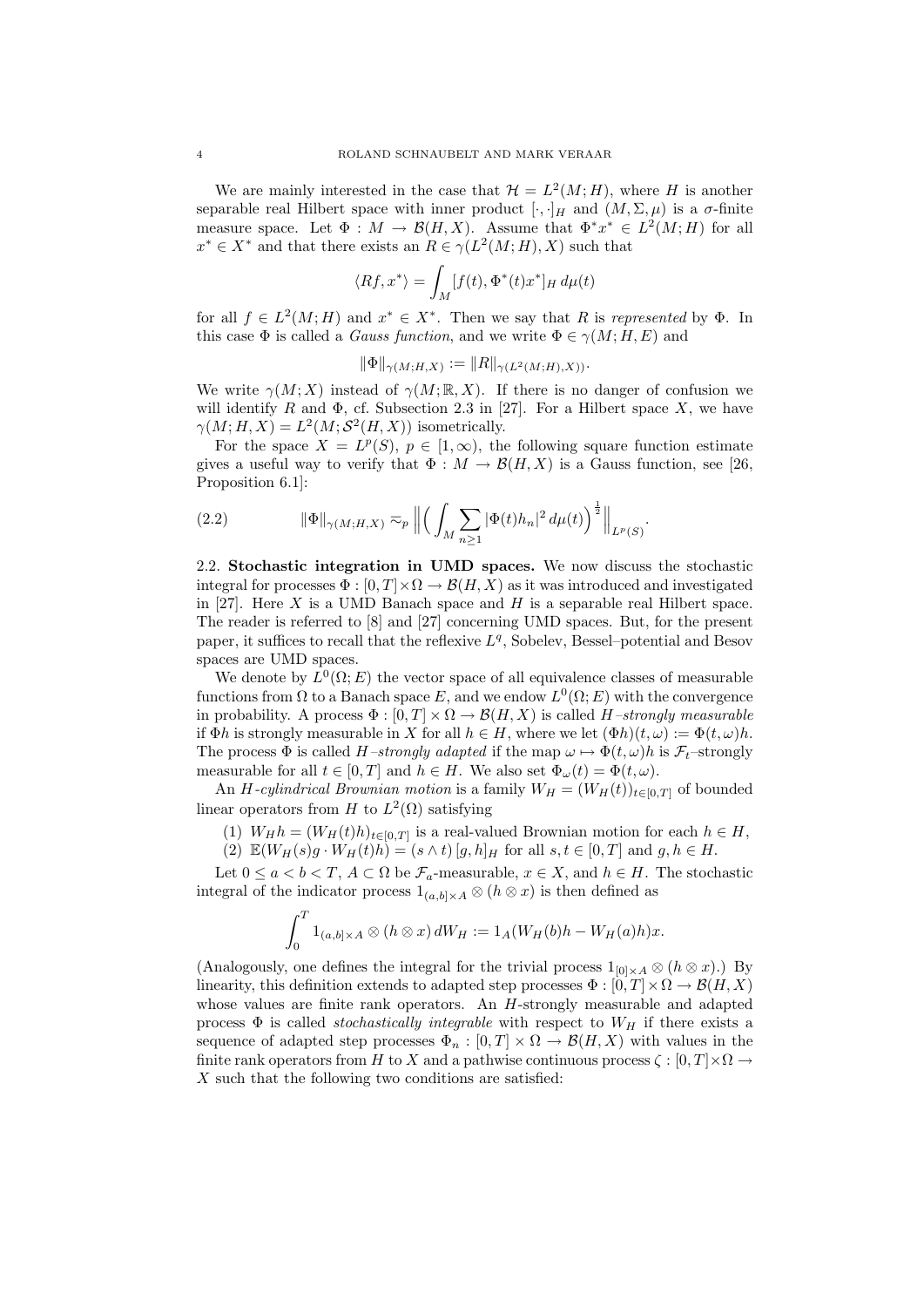- (1)  $\lim_{n\to\infty} \langle \Phi_n h, x^* \rangle = \langle \Phi h, x^* \rangle$  in measure on  $[0, T] \times \Omega$  for all  $h \in H$  and  $x^* \in X^*$ ;
- (2)  $\lim_{n \to \infty} \int_0^{\infty} \Phi_n(t) dW_H(t) = \zeta \text{ in } L^0(\Omega; C([0, T]; X)).$

In this situation,  $\zeta$  is uniquely determined as an element of  $L^0(\Omega; C([0, T]; X))$  and it is called the *stochastic integral* of  $\Phi$  with respect to  $W_H$ . We write

$$
\zeta = \int_0^{\cdot} \Phi \, dW_H = \int_0^{\cdot} \Phi(t) \, dW_H(t).
$$

The process  $\zeta$  is a continuous local martingale starting at zero, see [27, Theorem 5.5].

**Proposition 2.1.** [27, Theorems 5.9 and 5.12] Let X be a UMD space. For an H-strongly measurable and adapted process  $\Phi : [0,T] \times \Omega \to \mathcal{B}(H,X)$  the following assertions are equivalent.

- (1) The process  $\Phi$  is stochastically integrable with respect to  $W_H$ .
- (2) For all  $x^* \in X^*$  the process  $\Phi^* x^*$  belongs to  $L^0(\Omega; L^2(0,T;H))$ , and there exists a pathwise continuous process  $\zeta \in L^0(\Omega; C([0,T], X))$  such that for all  $x^* \in X^*$  we have

$$
\langle \zeta, x^* \rangle = \int_0^\cdot \Phi^* x^* dW_H \qquad in \ L^0(\Omega; C([0, T])),
$$

(3)  $\Phi_{\omega} \in \gamma(0,T;H,X)$  for a.e.  $\omega \in \Omega$ .

In this situation we have  $\zeta = \int_0^{\cdot} \Phi dW_H$  in  $L^0(\Omega; C([0, T]; X))$ . Furthermore, for all  $p \in (1,\infty)$ ,

$$
\mathbb{E} \sup_{t \in [0,T]} \left\| \int_0^t \Phi \, dW_H \right\|^p \eqsim_{p,X} \mathbb{E} \|\Phi\|_{\gamma(0,T;H,X)}^p.
$$

2.3.  $L^2_{\gamma}$ -Lipschitz functions. We now treat a class of Lipschitz functions which is needed in the existence result for the stochastic equation presented in the next section. See [28] for more details.

Let  $(M, \Sigma)$  be a countably generated measurable space and let  $\mu$  be a finite measure on  $(M, \mu)$ . Then  $L^2(M, \mu)$  is separable. We then define

$$
L^2_{\gamma}(M,\mu;X) := \gamma(M,\mu;X) \cap L^2(M,\mu;X),
$$

which is a Banach space endowed with the norm

$$
\|\phi\|_{L^2(\mathcal{M},\mu;X)} := \|\phi\|_{\gamma(M,\mu;X)} + \|\phi\|_{L^2(\mathcal{M},\mu;X)}.
$$

Note that the simple functions are dense in  $L^2_{\gamma}(M,\mu;X)$ .

Let H be a separable real Hilbert space, let  $X_1$  and  $X_2$  be Banach spaces, and let  $f: M \times X_1 \to \mathcal{B}(H, X_2)$  be a function such that for all  $x \in X_1$  we have  $f(\cdot, x) \in \gamma(L^2(M, \mu; H), X_2)$ . For simple functions  $\phi: M \to X_1$  one easily checks that the map  $s \mapsto f(s, \phi(s))$  belongs to  $\gamma(L^2(M, \mu; H), X_2)$ . We call f an  $L^2_{\gamma}$ -Lipschitz function with respect to  $\mu$  if f is strongly continuous in the second variable and we have

$$
(2.3) \t\t ||f(\cdot, \phi_1) - f(\cdot, \phi_2)||_{\gamma(L^2(M, \mu; H), X_2)} \le C ||\phi_1 - \phi_2||_{L^2(\mathcal{M}, \mu; X_1)}
$$

for a constant  $C \geq 0$  and all simple functions  $\phi_1, \phi_2 : M \to X_1$ . In this case the mapping  $\phi \mapsto f(\cdot, \phi(\cdot))$  extends uniquely to a Lipschitz mapping from  $L^2_{\gamma}(M, \mu; X_1)$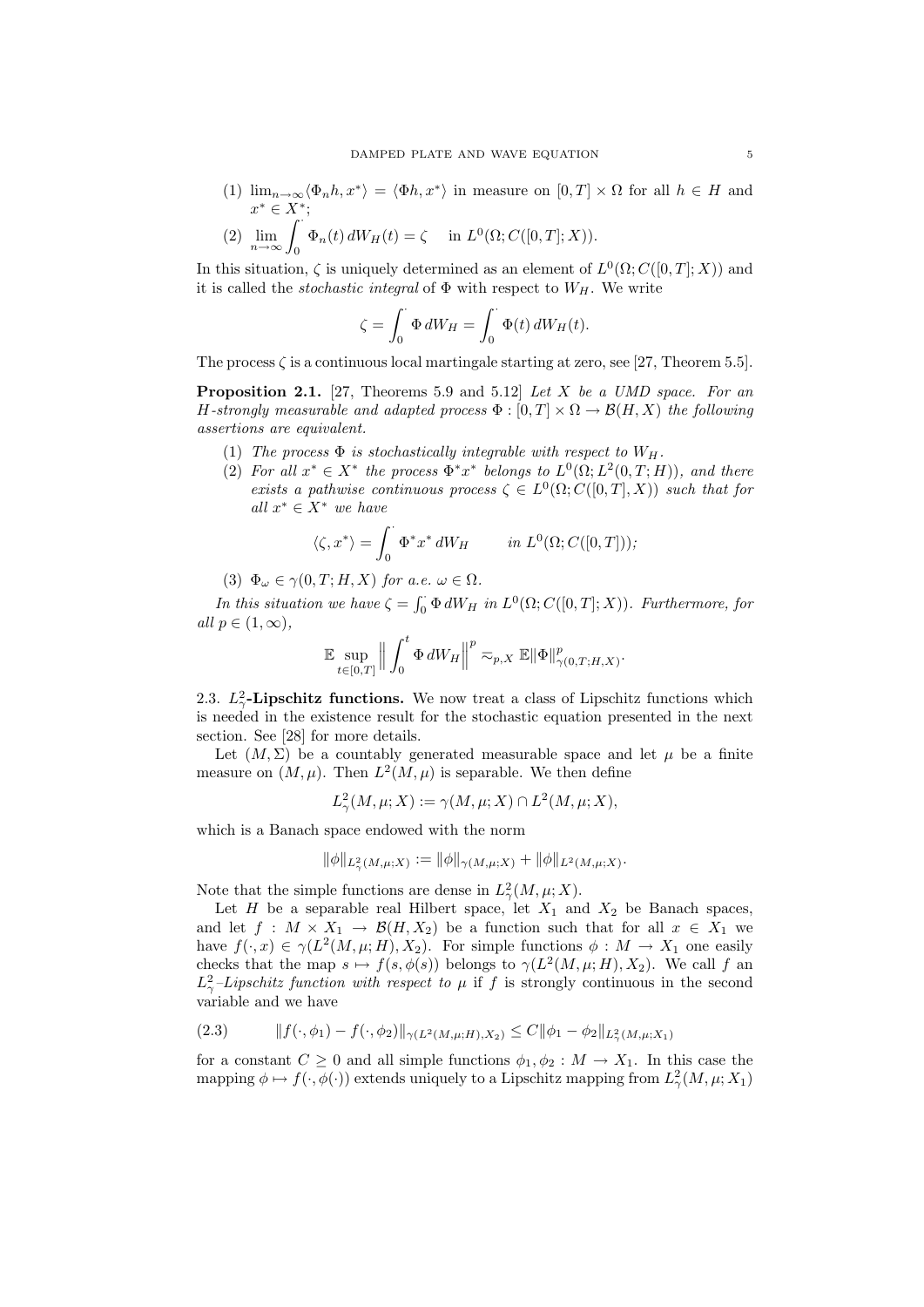into  $\gamma(L^2(M,\mu;H), X_2)$ . Its Lipschitz constant will be denoted by  $L_{\mu,f}^{\gamma}$ . Finally, if f is  $L^2_\gamma$ -Lipschitz with respect to all finite measures  $\mu$  on  $(M,\Sigma)$  and

 $L_f^{\gamma} := \sup \{ L_{\mu,f}^{\gamma} : \mu \text{ is a finite measure on } (M,\Sigma) \}$ 

is finite, then we say that f is a  $L^2_{\gamma}$ -Lipschitz function.

In the next lemma we state a simpler sufficient condition for the  $L^2_{\gamma}$ -Lipschitz property. However, for this result one has to impose an additional restriction on the Banach space  $X_2$  which we first introduce. Let  $p \in [1,2]$ , and let  $(r_j)_{j\geq 1}$ be a Rademacher sequence, i.e.,  $(r_j)_{j\geq 1}$  is an independent, identically distributed sequence with  $\mathbb{P}(r_1 = 1) = \mathbb{P}(r_1 = -1) = \frac{1}{2}$ . A Banach space X has type p if there exists a constant  $C_p \geq 0$  such that for all  $x_1, \ldots, x_n \in E$  we have

(2.4) 
$$
\left(\mathbb{E}\Big\|\sum_{j=1}^n r_j x_j\Big\|^2\right)^{\frac{1}{2}} \leq C_p \left(\sum_{j=1}^n \|x_j\|^p\right)^{\frac{1}{p}}.
$$

For more information on this concept we refer the reader to [16] and the references therein. We recall that every Banach space has type 1, that the spaces  $L^p(S)$ ,  $1 \leq p < \infty$ , have type min $\{p, 2\}$  and that Hilbert spaces have type 2. The property has a certain ordering: If X has type p, then X has type  $\tilde{p}$  for all  $1 \leq \tilde{p} < p$  as well. Furthermore, every UMD space has nontrivial type, i.e., type p for some  $p \in (1,2]$ . But we will not need this fact. In type 2 spaces the  $L^2_{\gamma}$ -Lipschitz property can be checked using only the norm in  $\gamma(H, X_2)$ .

**Lemma 2.2.** [28, Lemma 5.2] Let  $X_2$  be a space with type 2. Let  $f : M \times X_1 \rightarrow$  $\gamma(H, X_2)$  be a function such that  $f(\cdot, x)$  is strongly measurable for each  $x \in X_1$ . If there is a constant C such that

(2.5) 
$$
||f(s,x)||_{\gamma(H,X_2)} \leq C(1+||x||),
$$

(2.6) 
$$
||f(s,x) - f(s,y)||_{\gamma(H,X_2)} \leq C||x - y||
$$

for all  $s \in M$  and  $x, y \in X_1$ , then f is a  $L^2_{\gamma}$ -Lipschitz function. We also have  $L_f^{\gamma} \leq C_2 C$  for the constant  $C_2$  from (2.4). Moreover, f satisfies

$$
||f(\cdot,\phi)||_{\gamma(L^2(M,\mu;H),X_2)} \leq C_2 C(1+||\phi||_{L^2(M,\mu;X_1)}).
$$

If f does not depend on  $M$ , one can check that  $(2.3)$  implies  $(2.5)$  and  $(2.6)$ . Clearly, every  $L^2_{\gamma}$ -Lipschitz function  $f: X_1 \to \gamma(H, X_2)$  is a Lipschitz function. The converse does not hold (see [25, Theorem 1]). The next example shows that standard substitution operators are  $L^2_\gamma$ -Lipschitz.

Example 2.3. [28, Example 5.5] Let  $p \in [1,\infty)$ ,  $(M,\Sigma,\mu)$  be a finite measure space, and  $b : \mathbb{R} \to \mathbb{R}$  be Lipschitz continuous. Define the Nemytskii map  $B : L^p(M) \to$  $L^p(M)$  by  $B(\varphi)(s) := b(\varphi(s))$ . Then B is  $L^2_\gamma$ -Lipschitz with respect to  $\mu$ .

# 3. The abstract stochastic evolution equation

Recall that  $(\Omega, \mathcal{F}, \mathbb{P})$  is a probability space with filtration  $(\mathcal{F}_t)_{t \in [0,T]}$ . Let  $H_1$ and  $H_2$  be separable real Hilbert spaces. Let  $X$  be a UMD Banach space and let  $Y$  be a Banach space. On the Banach space  $X$  we consider the problem

$$
\text{(SE)} \quad \begin{cases} \begin{aligned} dU(t) &= \left( AU(t) + F(t, U(t)) + \Lambda_G G(t, U(t)) \right) dt \\ &+ B(t, U(t)) \, dW_{H_1}(t) + \Lambda_C C(t, U(t)) \, dW_{H_2}(t), \ t \in [0, T], \\ U(0) &= U_0. \end{aligned} \end{cases}
$$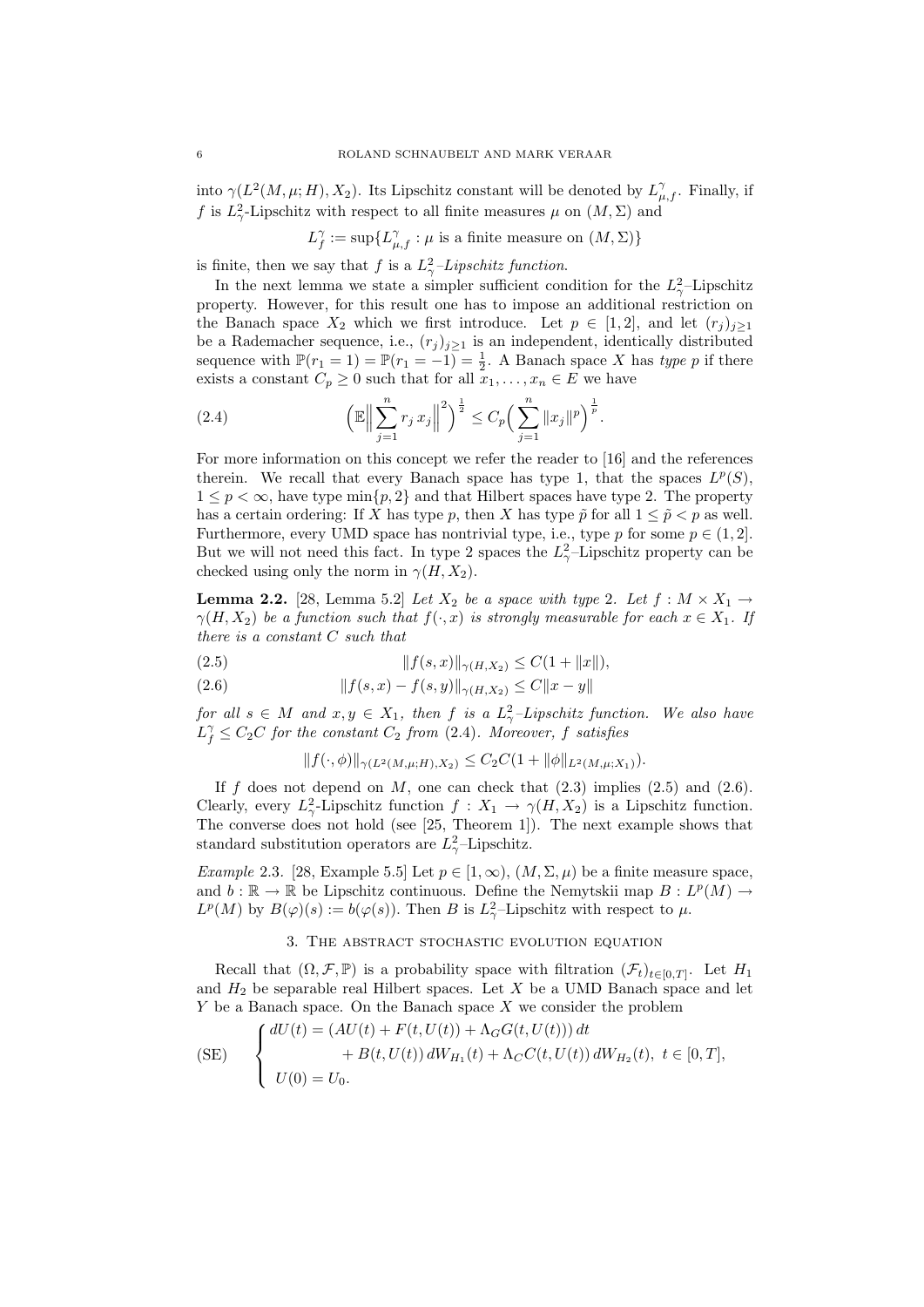We assume that A generates an analytic  $C_0$ –semigroup  $(S(t))_{t>0}$  on X. Thus, there are constants  $M \geq 1$  and  $w_0 \in \mathbb{R}$  such that  $||S(t)|| \leq M e^{w_0 t}$  for  $t \geq 0$ . Let  $w > w_0$ . Our further assumptions make use of the fractional power scale associated to A, see e.g. [1]. For  $a \in [0,1]$ , we define the space  $X_a = D((w - A)^a)$ with the norm  $||x||_a = ||(w - A)^a x||$ . For  $\theta \in [0, 1]$ , we further introduce the extrapolation space  $X_{-\theta}$  which is the completion of X with respect to the norm  $||x||_{-\theta} = ||(w-A)^{-\theta}x||$ . The operator A has a restriction (extension) to an operator on the space  $X_a$  (the space  $X_{-\theta}$ ) which generates the analytic  $C_0$ –semigroup given by the restrictions (extensions) of  $S(t)$  on the space  $X_a$  (the space  $X_{-\theta}$ ). We usually denote the restrictions and extensions again by A and  $S(t)$ . Moreover,  $(w - A)^{\beta}$ is an isomorphism from  $X_{\alpha}$  to  $X_{\alpha-\beta}$ , where  $-1 \leq \alpha - \beta \leq \alpha \leq 1$ . Finally,  $X_{\alpha}$  is continuously embedded into  $X_{\alpha-\beta}$ .

Going back to (SE), we now list the assumptions on the linear operators  $\Lambda_i$ :  $Y \to X_{-\theta_j}$  for  $j = G, C$  and on the functions

$$
F: [0, T] \times \Omega \times X_a \to X, \qquad G: [0, T] \times \Omega \times X_a \to Y,
$$
  
\n
$$
B: [0, T] \times \Omega \times X_a \to \mathcal{B}(H_1, X_{-\theta_B}), \qquad C: [0, T] \times \Omega \times X_a \to \mathcal{B}(H_2, Y).
$$

Here the exponents  $a, \theta_G, \theta_B, \theta_C$  belong to [0, 1], but in the next theorem we impose further restrictions. Moreover, the initial value  $U_0$ :  $\Omega \to X_a$  has to be strongly  $\mathcal{F}_0$ -measurable. The interval  $[0,T]$  is endowed with the Borel  $\sigma$ -algebra  $\mathcal{B}_{[0,T]}$ .

- (H1) A generates an analytic strongly continuous semigroup  $(S(t))_{t\geq0}$  on X.
- (H2) The map  $(t, \omega) \mapsto F(t, \omega, x) \in X$  is strongly measurable and adapted for each  $x \in X_a$ . The function F has linear growth and is Lipschitz continuous in x uniformly in  $[0, T] \times \Omega$ ; i.e., there are constants  $L_F, C_F \geq 0$  such that

$$
||F(t, \omega, x) - F(t, \omega, y)||_X \le L_F ||x - y||_a,
$$
  

$$
||F(t, \omega, x)||_X \le C_F (1 + ||x||_a)
$$

for all  $t \in [0, T]$ ,  $\omega \in \Omega$ , and  $x, y \in X_a$ .

(H3) The map  $(t, \omega) \mapsto G(t, \omega, x) \in Y$  is strongly measurable and adapted for all  $x \in X_a$ . The function  $\Lambda_G G$  has linear growth and is Lipschitz continuous in x uniformly in  $[0, T] \times \Omega$ ; i.e., there are constants  $L_G$ ,  $C_G \geq 0$  such that

$$
\|\Lambda_G(G(t,\omega,x) - G(t,\omega,y))\|_{-\theta_G} \le L_G \|x - y\|_a,
$$
  

$$
\|\Lambda_GG(t,\omega,x)\|_{-\theta_G} \le C_F(1 + \|x\|_a)
$$

for all  $t \in [0, T]$ ,  $\omega \in \Omega$ , and  $x, y \in X_a$ .

(H4) The map  $(t, \omega) \mapsto B(t, \omega, x) \in \mathcal{B}(H_1, X_{-\theta_B})$  is  $H_1$ -strongly measurable and adapted for all  $x \in X_a$ . The function B is  $L^2_\gamma$ -Lipschitz of linear growth uniformly in  $\Omega$ ; i.e., there are constants  $L_B^{\gamma}$  and  $C_B^{\gamma}$  such that

$$
||B(\cdot,\omega,\phi_1)-B(\cdot,\omega,\phi_2)||_{\gamma((0,T),\mu;H_1,X_{-\theta_B})}\leq L_B^{\gamma}||\phi_1-\phi_2||_{L_{\gamma}^2((0,T),\mu;X_a)},
$$
  

$$
||B(\cdot,\omega,\phi_1)||_{\gamma((0,T),\mu;H_1,X_{-\theta_B})}\leq C_B^{\gamma}(1+||\phi_1||_{L_{\gamma}^2((0,T),\mu;X_a)}).
$$

for all finite measures  $\mu$  on  $([0, T], \mathcal{B}_{[0,T]})$ , for all  $\omega \in \Omega$ , and all  $\phi_1, \phi_2 \in$  $L^2_{\gamma}((0,T),\mu;X_a).$ 

(H5) The map  $(t, \omega) \mapsto \Lambda_C C(t, \omega, x) \in \mathcal{B}(H_2, X_{-\theta_C})$  is  $H_2$ -strongly measurable and adapted for all  $x \in X_a$ . The composition  $\Lambda_C C$  is  $L^2_\gamma$ -Lipschitz of linear growth uniformly in  $\Omega$ ; i.e., there are constants  $L_C^{\gamma}$  and  $C_C^{\gamma}$  such that

$$
\|\Lambda_C(C(\cdot,\omega,\phi_1)-C(\cdot,\omega,\phi_2))\|_{\gamma((0,T),\mu;H_2,X-\theta_C)}\leq L_C^\gamma\|\phi_1-\phi_2\|_{L^2_\gamma((0,T),\mu;X_a)}
$$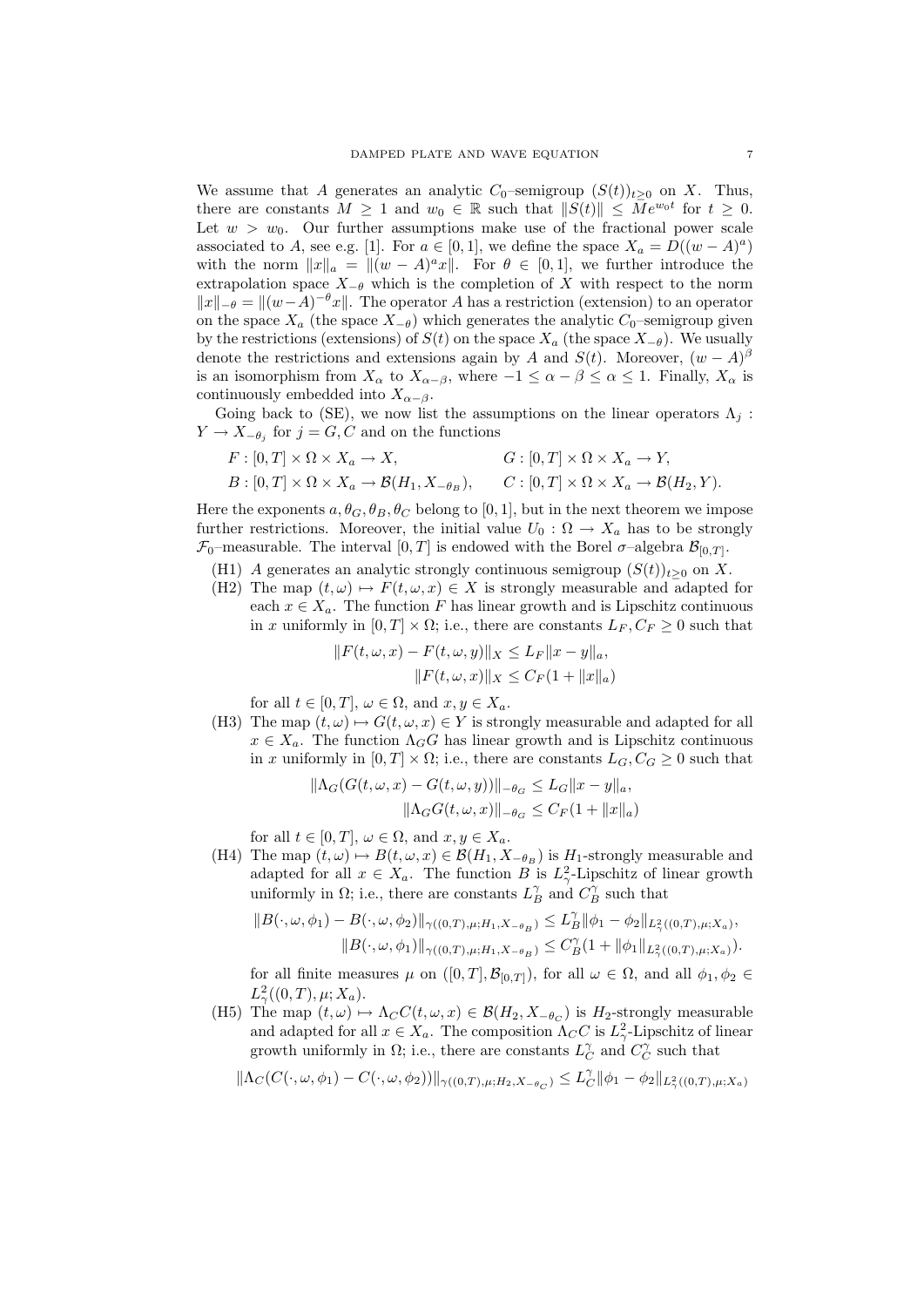$$
\|\Lambda_C C(\cdot,\omega,\phi_1)\|_{\gamma((0,T),\mu;H_2,X_{-\theta_C})}\leq C_C^\gamma(1+\|\phi_1\|_{L^2_\gamma((0,T),\mu;X_a)})
$$

for all finite measures  $\mu$  on  $([0, T], \mathcal{B}_{[0,T]})$ , for all  $\omega \in \Omega$ , and all  $\phi_1, \phi_2 \in$  $L^2_{\gamma}((0,T),\mu;X_a).$ 

For  $p \in [1, \infty)$  and  $\alpha \in (0, \frac{1}{2})$  we define  $V^0_{\alpha, p}([0, T] \times \Omega; X)$  as the linear space of continuous adapted processes  $\phi : [0, T] \times \Omega \rightarrow X$  such that

$$
\|\phi(\cdot,\omega)\|_{C([0,T];X)} + \Big(\int_0^T \|s\mapsto (t-s)^{-\alpha}\phi(s,\omega)\|_{\gamma(L^2(0,t),X)}^p dt\Big)^{\frac{1}{p}} < \infty
$$

for almost all  $\omega \in \Omega$ . In  $V^0_{\alpha,p}([0,T] \times \Omega; X)$  we identify indistinguishable processes; i.e., processes  $\phi_1$  and  $\phi_2$  such that a.s. for all  $t \in [0, T]$  we have  $\phi_1(t) = \phi_2(t)$ .

In order to introduce our solution concept, we recall some notation from [28]. For  $\phi \in L^1(0,T;X_{-\theta})$  with  $\theta \in [0,1)$ , we write

(3.1) 
$$
S * \phi(t) = \int_0^t S(t - s) \phi(s) ds, \qquad t \in [0, T].
$$

Young's inequality and the regularity properties of  $S(t)$  yield  $S * \phi \in L^1(0,T;X)$ . For  $j = 1, 2$  and processes  $\Phi : [0, T] \times \Omega \to \mathcal{B}(H_j, X_{-\theta})$  with  $\theta \in [0, \frac{1}{2})$  which are  $H_j$ -strongly measurable and adapted and such that for all  $t \in [0, T]$  the map

$$
s \mapsto S(t-s)\Phi(s)
$$
 belongs to  $\gamma(0, t; H_j, X)$ ,

almost surely, we set

(3.2) 
$$
S \diamond_j \Phi(t) = \int_0^t S(t-s)\Phi(s) dW_{H_j}(s).
$$

This integral exists for each  $t \in [0, T]$  due to Proposition 2.1.

**Definition 3.1.** An  $X_a$ -valued process  $(U(t))_{t\in[0,T]}$  is called a mild solution of  $(SE)$  if

- (i)  $U : [0, T] \times \Omega \rightarrow X_a$  is strongly measurable and adapted,
- (ii)  $F(\cdot, U) \in L^0(\Omega; L^1(0,T;X)),$
- (iii)  $\theta_G \in [0, 1)$  and  $\Lambda_G G(\cdot, U) \in L^0(\Omega; L^1(0, T; X_{-\theta_G})),$
- (iv) for all  $t \in [0, T]$ ,  $(s, \omega) \mapsto S(t-s)B(s, U(s))$  is  $H_1$ -strongly measurable and adapted and belongs to  $\gamma(0, t; H_1, X)$  almost surely,
- (v) for all  $t \in [0,T]$ ,  $(s,\omega) \mapsto S(t-s)\Lambda_C C(s,U(s))$  is  $H_2$ -strongly measurable and adapted and belongs to  $\gamma(0, t; H_2, X)$  almost surely,
- (vi) for all  $t \in [0, T]$ , the following equality holds a.s. in X:

$$
U(t) = S(t)U_0 + S * F(\cdot, U)(t) + S * \Lambda_G G(\cdot, U)(t) + S \diamond_1 B(\cdot, U)(t) + S \diamond_2 \Lambda_C C(\cdot, U)(t).
$$

**Definition 3.2.** An  $X_a$ -valued process  $(U(t))_{t\in[0,T]}$  is called a weak solution of (SE) if

- (i) U is strongly measurable and adapted and has paths in  $L^1(0,T;X_a)$  a.s.,
- (ii)  $F(\cdot, U) \in L^0(\Omega; L^1(0,T;X)),$
- (iii)  $\theta_G \in [0, 1)$  and  $\Lambda_G G(\cdot, U) \in L^0(\Omega; L^1(0, T; X_{-\theta_G})),$
- (iv)  $\theta_B \in [0, \frac{1}{2})$  and  $B(\cdot, U) : [0, T] \times \Omega \to \mathcal{B}(H_1, X_{-\theta_B})$  is  $H_1$ -strongly measurable with

$$
\int_0^T \|B(t,U(t))\|_{\mathcal{B}(H_1,X_{-\theta_B})}^2 dt < \infty \text{ almost surely,}
$$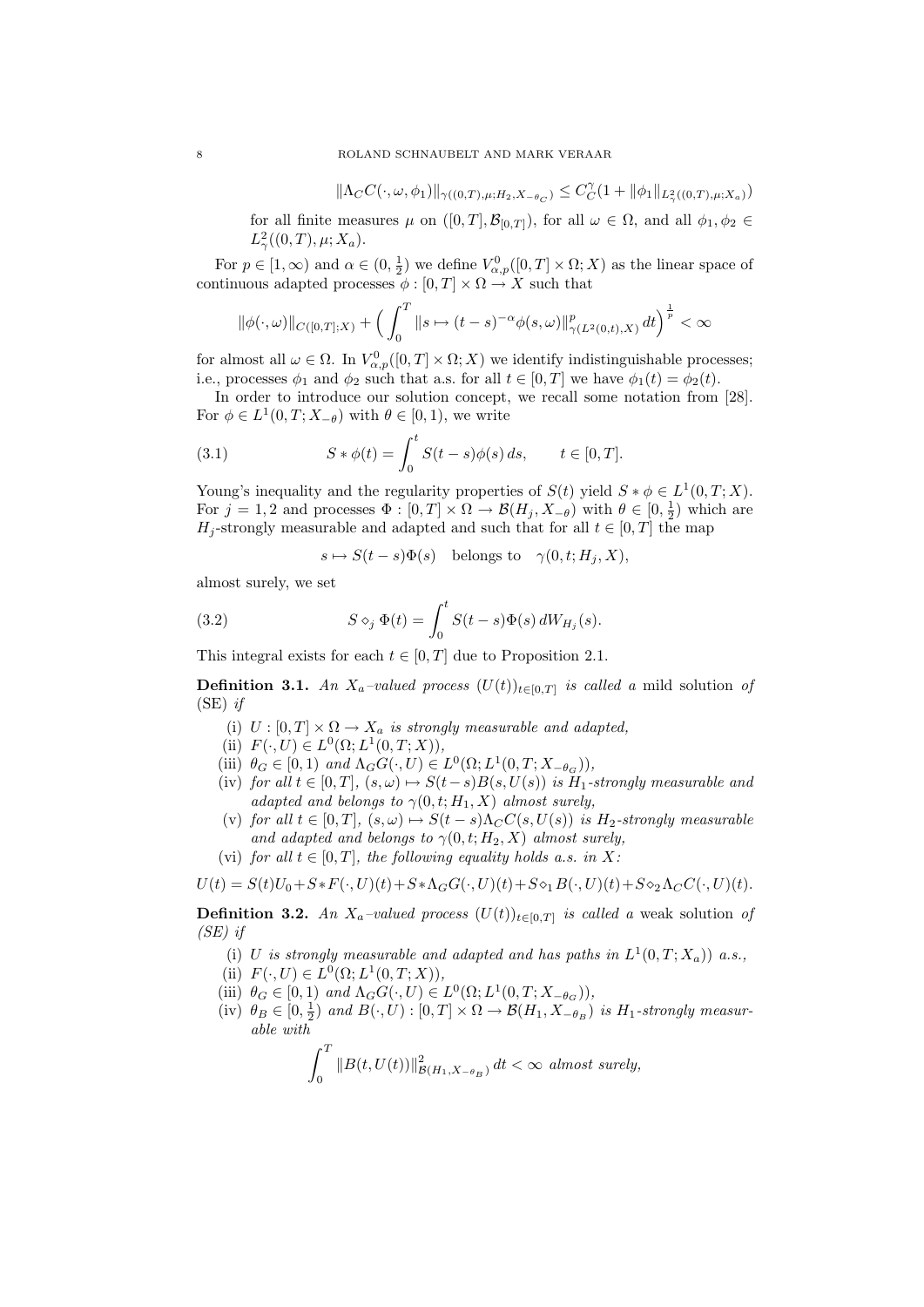(v) 
$$
\theta_C \in [0, \frac{1}{2})
$$
 and  $\Lambda_C C(\cdot, U)$  is  $H_2$ -strongly measurable with  
\n
$$
\int_0^T \|\Lambda_C C(t, U(t))\|_{\mathcal{B}(H_2, X - \theta_C)}^2 dt < \infty \text{ almost surely,}
$$

\n- (vi) for all 
$$
t \in [0, T]
$$
 and  $x^* \in D(A^*)$ , we have\n 
$$
\langle U(t), x^* \rangle - \langle u_0, x^* \rangle
$$
\n
$$
= \int_0^t \langle U(s), A^*x^* \rangle + \langle F(s, U(s)) + \Lambda_G G(s, U(s)), x^* \rangle \, ds
$$
\n
$$
+ \int_0^t B^*(s, U(s))x^* \, dW_{H_1}(s) + \int_0^t (\Lambda_C C(s, U(s)))^* x^* \, dW_{H_2}(s),
$$
\n almost surely.
\n

 $\overline{1}$ 

The following result and its proof are standard in stochastic evolution equations (cf. [14, Theorem 5.4]). Since our setting slightly differs from the existing literature, we include a short proof.

**Proposition 3.3.** Let X be a UMD space. Let  $\theta_G \in [0,1)$ ,  $\theta_B, \theta_C \in [0, \frac{1}{2})$  and let  $a \in [0, \frac{1}{2})$ . Then the following assertions hold.

- (1) If  $U \in L^0(\Omega; L^1(0,T; X_a))$  is a mild solution of (SE) such that Definition 3.2 (ii)–(v) hold, then U is a weak solution of  $(SE)$ .
- (2) If U is a weak solution of (SE) such that Definition 3.1 (iv)–(v) hold, then U is a mild solution of (SE).

*Proof.* We will write  $\tilde{F} = F + \Lambda_G G$ ,  $H = H_1 \times H_2$ , and  $\tilde{B} = (B, \Lambda_C C)$ .

(1) Let  $t \in [0,T]$  and  $x^* \in D(A^*)$ . From the definition of a mild solution, Proposition 2.1 and the (stochastic) Fubini theorem we obtain that almost surely

$$
\int_{0}^{t} \langle U(s), A^{*}x^{*} \rangle ds
$$
\n
$$
= \int_{0}^{t} \langle u_{0}, S(s)^{*}A^{*}x^{*} \rangle ds + \int_{0}^{t} \int_{r}^{t} \langle \tilde{F}(r, U(r)), S(s-r)^{*}A^{*}x^{*} \rangle ds dr
$$
\n
$$
+ \int_{0}^{t} \int_{r}^{t} \tilde{B}^{*}(r, U(r))S^{*}(s-r)A^{*}x^{*} ds dW_{H}(r)
$$
\n
$$
= \langle S(t)u_{0}, x^{*} \rangle - \langle u_{0}, x^{*} \rangle + \int_{0}^{t} \langle S(t-r)\tilde{F}(r, U(r)), x^{*} \rangle dr - \int_{0}^{t} \langle \tilde{F}(r, U(r)), x^{*} \rangle dr
$$
\n
$$
+ \int_{0}^{t} \tilde{B}^{*}(r, U(r))S^{*}(t-r)x^{*} dW_{H}(r) - \int_{0}^{t} \tilde{B}^{*}(r, U(r))x^{*} dW_{H}(r)
$$
\n
$$
= \langle U(t), x^{*} \rangle - \langle u_{0}, x^{*} \rangle - \int_{0}^{t} \langle \tilde{F}(r, U(r)), x^{*} \rangle dr - \int_{0}^{t} \tilde{B}^{*}(r, U(r))x^{*} dW_{H}(r).
$$

This shows that  $U$  is a weak solution.

(2) Fix  $t \in [0, T]$ . Let  $f \in C^1([0, t])$ ,  $x^* \in D(A^*)$ ,  $\varphi = f \otimes x^*$ , and U be a mild solution. Itô's formula implies that

(3.4) 
$$
\langle U(t), \varphi(t) \rangle = \langle u_0, \varphi(0) \rangle + \int_0^t \langle U(s), A^* \varphi(s) \rangle + \langle \tilde{F}(s, U(s)), \varphi(s) \rangle ds + \int_0^t \langle U(s), \varphi'(s) \rangle ds + \int_0^t \tilde{B}^*(s, U(s)) \varphi(s) dW_H(s),
$$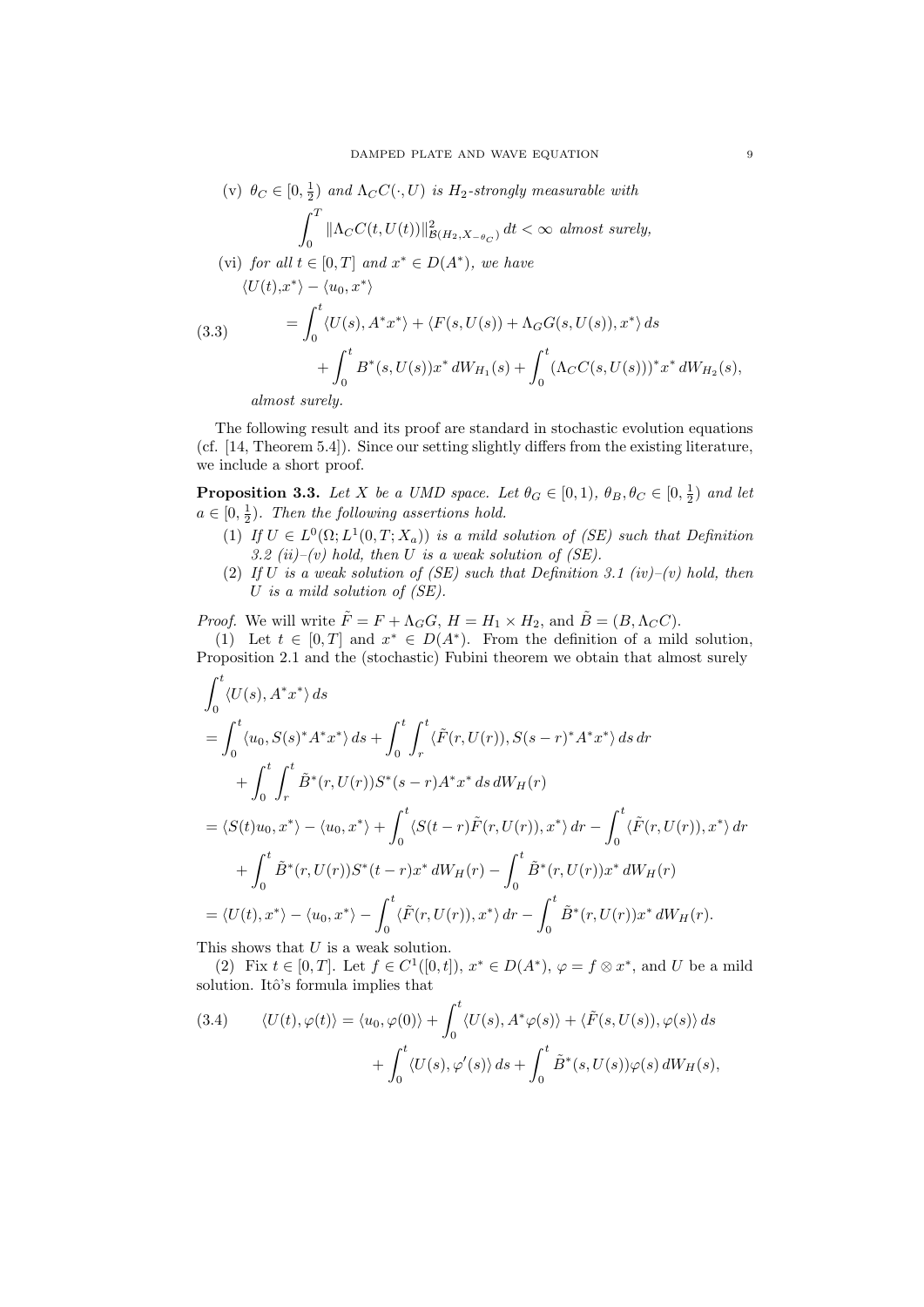almost surely. By linearity one can extend (3.4) to functions  $\varphi : [0, t] \to D(A^*)$ of the form  $\varphi = \sum_{n=1}^{N} f_n \otimes x_n^*$ , with  $f_n \in C^1([0,t])$  and  $x_n^* \in D(A^*)$  for all  $n = 1, \ldots, N$ . By density this extends to all  $\varphi \in C^1([0, t]; D(A^*))$ . In particular, for  $x^* \in D((A^*)^2)$  we can take  $\varphi(s) = S^*(t-s)x^*$  and thus deduce

$$
\langle U(t), x^* \rangle - \langle S(t)u_0, x^* \rangle = \int_0^t \langle S(t-s)\tilde{F}(s, U(s)), x^* \rangle ds
$$
  
+ 
$$
\int_0^t \tilde{B}^*(s, U(s))S^*(t-s)x^* dW_H(s),
$$

almost surely. Since the integrals in Definition 3.1 exist by our assumptions, the Hahn-Banach theorem yields that U is a mild solution.

We can now formulate the main abstract existence and uniqueness result which is a consequence of Theorems 7.1 and 7.2 in [28].

**Theorem 3.4.** Let X be a UMD space with type  $\tau \in [1,2]$  and suppose that  $(H1)$ -(H5) are satisfied. Assume that  $0 \le a + \theta_G < \frac{3}{2} - \frac{1}{\tau}$  and  $a + \max{\theta_B, \theta_C} < \frac{1}{2}$ . Let  $U_0$ :  $\Omega \rightarrow X_a$  be strongly  $\mathcal{F}_0$ -measurable. Then the following assertions hold.

- (1) If  $\alpha \in (0, \frac{1}{2})$  and  $p > 2$  are such that  $a + \max{\{\theta_B, \theta_C\}} < \alpha \frac{1}{p}$ , then there exists a unique mild solution  $U \in V^0_{\alpha,p}([0,T_0] \times \Omega; X_a)$  of (SE).
- (2) Let  $\lambda \geq 0$  and  $\delta \geq a$  satisfy  $\lambda + \delta < \min\{1 \theta_G, \frac{1}{2} \theta_B, \frac{1}{2} \theta_C\}$ . Then the mild solution U of  $(SE)$  has a version such that almost all paths satisfy  $U - SU_0 \in C^{\lambda}([0, T]; X_{\delta}).$

Proof. In [28] the problem

$$
\text{(SE')} \qquad \begin{cases} dU(t) = (AU(t) + \tilde{F}(t, U(t))) dt + \tilde{B}(t, U(t)) dW_H(t), \ t \in [0, T], \\ U(0) = U_0 \end{cases}
$$

has been considered. Clearly, (SE) can be written as (SE') if we take  $\tilde{F} = F + \Lambda_G G$ ,  $H = H_1 \times H_2$  and  $\tilde{B} = (B, \Lambda_C C)$ . In this way the result follows immediately from Theorems 7.1 and 7.2 in [28].

Remark 3.5. There is a version of Theorem 3.4 for locally Lipschitz functions as well (see [28, Section 8]). Some of the results below remain true for locally Lipschitz coefficients. However, for the sake of simplicity we concentrate on the (global) Lipschitz case here.

### 4. Strongly damped second order equations

Before we turn to the equation  $(1.1)$ , we have to treat a class of deterministic damped second order equations. We investigate the problem

(4.1) 
$$
\ddot{u}(t) + \rho \mathcal{A}^{\frac{1}{2}} \dot{u}(t) + \mathcal{A}u(t) = 0, \qquad t \ge 0, \nu(0) = u_0, \qquad \dot{u}(0) = u_1,
$$

and, for  $\alpha \in (\frac{1}{2}, 1]$ , its variant

(4.2) 
$$
\ddot{u}(t) + A^{\alpha}(\rho \dot{u}(t) + A^{1-\alpha}u(t)) = 0, \qquad t \ge 0, \nu(0) = u_0, \qquad \dot{u}(0) = u_1,
$$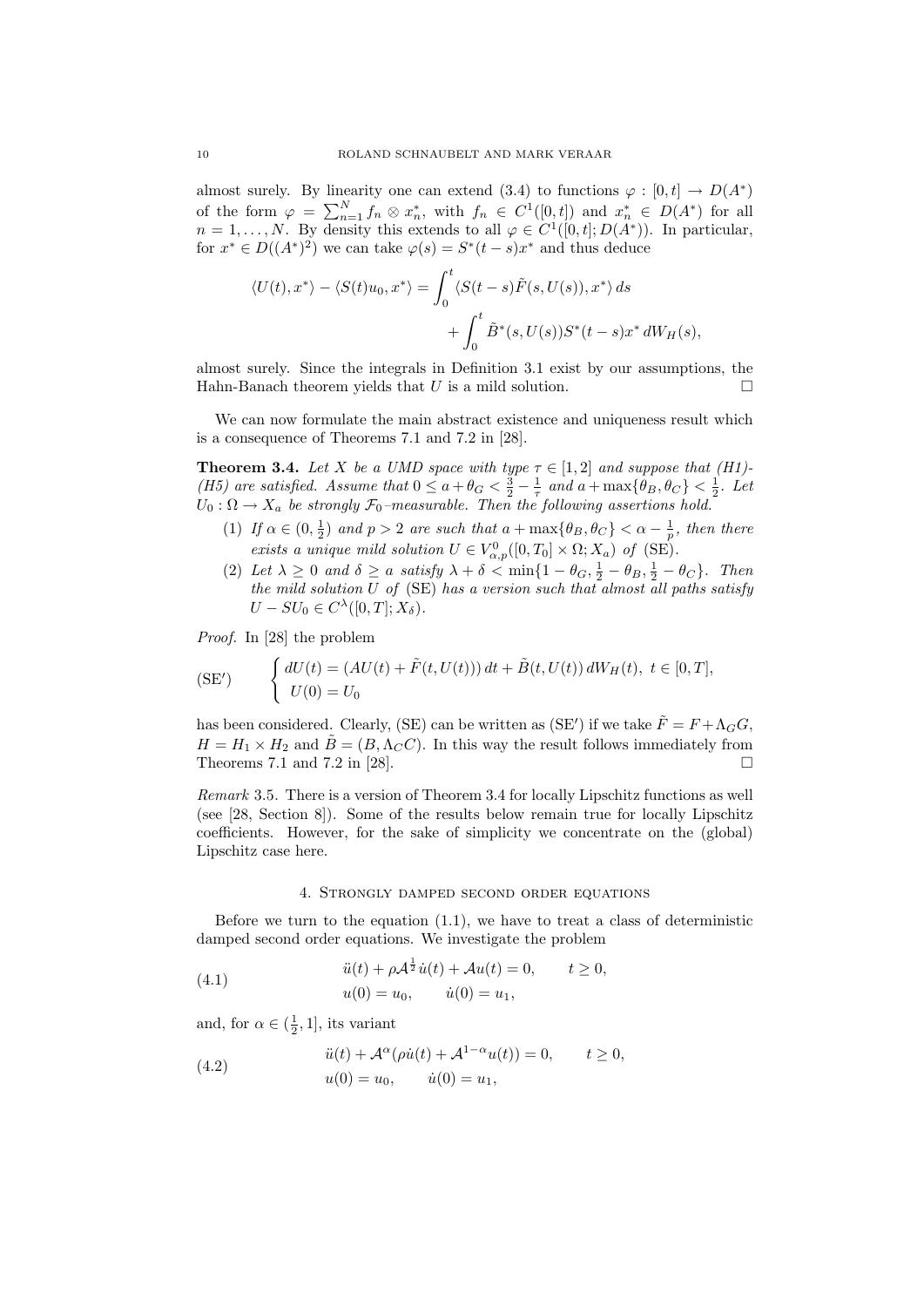both on a Banach space E with norm  $\|\cdot\|_0$ . We assume that

A is invertible on E,  $\overline{D(A)} = E$ ,  $\lambda \in \rho(-A)$  and  $\|\lambda(\lambda I + A)^{-1}\|_{\mathcal{B}(E)} \leq M$ for all  $\lambda \in \mathbb{C} \setminus \{0\}$  with  $|\arg \lambda| \leq \pi - \phi$  and some  $\phi \in (0, \frac{\pi}{2})$ 2 (4.3) for all  $\lambda \in \mathbb{C} \setminus \{0\}$  with  $|\arg \lambda| \leq \pi - \phi$  and some  $\phi \in \left(0, \frac{\pi}{2}\right), M > 0$ .

Further, let  $\alpha \in \left[\frac{1}{2}\right]$  $\left[\frac{1}{2}, 1\right], \ \rho > 0, \text{ and } \rho > 2 \cos \frac{\pi - \phi}{2}$  $\frac{-\phi}{2}$  if  $\alpha = \frac{1}{2}$  $\frac{1}{2}$ .

We denote by  $E_{\theta}$ ,  $\theta \in [-1, 1]$ , the fractional power spaces for A on E. Concerning (4.1) we look for solutions  $u \in C^2(\mathbb{R}_+, E) \cap C^1(\mathbb{R}_+, E_{\frac{1}{2}}) \cap C(\mathbb{R}_+, E_1)$ , whereas the solutions of (4.2) have to satisfy  $u \in C^2(\mathbb{R}_+, E) \cap C^1(\mathbb{R}_+, E_{\frac{1}{2}})$  and  $\rho \dot{u} + A^{1-\alpha} u \in$  $C(\mathbb{R}_+, E_\alpha).$ 

In the recent paper [9], it was shown that the operator matrix

(4.4) 
$$
A = \begin{pmatrix} 0 & I \\ -\mathcal{A} & -\rho \mathcal{A}^{\alpha} \end{pmatrix} \text{ with the domain}
$$

$$
D(\mathcal{A}) = \{ (\varphi, \psi) \in E_{\frac{3}{2}-\alpha} \times E_{\frac{1}{2}} : \mathcal{A}^{1-\alpha} \varphi + \rho \psi \in E_{\alpha} \}
$$

generates an analytic  $C_0$ -semigroup on  $X = E_{\frac{1}{2}} \times E$ , where the action of A is defined by  $A(\varphi, \psi) = (\psi, -A^{\alpha}(A^{1-\alpha}\varphi + 2\rho\psi))$  if  $\alpha > 1/2$ . In the most important case  $\alpha = 1/2$ , we simply obtain  $D(A) = E_1 \times E_{\frac{1}{2}}$  and the matrix in (4.4) is understood in the usual way. In (4.3) the constant  $\rho > 0$  has to satisfy an additional lower bound if  $\alpha = \frac{1}{2}$ . This restriction cannot be avoided in view of Remark 1.1 of [9]. However, in the typical applications (as those discussed below) one can choose  $\phi > 0$  arbitrarily small, so that (4.3) holds for all  $\rho > 0$  in these applications. We recall that due to a result of Hörmander [18], A does not generate a  $C_0$ -semigroup if, say,  $E = L^p(\mathbb{R}^d)$ ,  $p \neq 2$ ,  $\rho = 0$ , and  $\tilde{\mathcal{A}}$  is the negative Laplacian. Moreover, in the Hilbert space case and for a strictly positive self adjoint  $A$ , Chen and Triggiani proved that A generates an analytic semigroup if one replaces the damping term  $\rho \mathcal{A}^{\alpha}$  by a self adjoint operator B satisfying  $\rho_1 \mathcal{A}^{\alpha} \leq B \leq \rho_2 \mathcal{A}^{\alpha}$  in form sense for some  $\rho_2 > \rho_1 > 0$  and  $\alpha \in [1/2, 1]$ , see [11] and [22]. It would be very interesting to extend this result to the Banach space setting. In [11] it was also shown that for  $\alpha < 1/2$ , A does not generate an analytic semigroup.

In the next result we use the real interpolation spaces for a sectorial operator C on Banach space  $Y$ , see e.g. [23], [31]. Recall that

(4.5) 
$$
(Y, C)_{\gamma + \varepsilon, q} \hookrightarrow (Y, C)_{\gamma, 1} \hookrightarrow D((w - C)^{\gamma}) \hookrightarrow (Y, C)_{\gamma, \infty} \hookrightarrow (Y, C)_{\gamma - \varepsilon, q}
$$

for every  $q \in [1,\infty]$  and  $0 < \gamma - \varepsilon \leq \gamma < \gamma + \varepsilon < 1$ . Moreover, if  $C_{-1} : X \to X_{-1}$ is the extrapolation of C, then  $X_{\gamma-1}$  is isomorphic to the domain  $D((w - C_{-1})^{\gamma})$ in  $X_{-1}$ , see [1, Theorem V.1.3.8]. So the isomorphism (4.9) below implies that

$$
(4.6) \qquad E_{\frac{1}{2}-(1-\alpha)(\theta-\varepsilon)} \times E_{-\alpha(\theta-\varepsilon)} \hookrightarrow X_{-\theta} \hookrightarrow E_{\frac{1}{2}-(1-\alpha)(\theta+\varepsilon)} \times E_{-\alpha(\theta+\varepsilon)},
$$

for all  $\varepsilon > 0$  with  $0 < \theta - \varepsilon < \theta < \theta + \varepsilon < 1/2$ , and analogous embeddings hold in case of (4.10) and (4.12). We write  $X \cong Y$  if X and Y are canonically isomorphic.

Proposition 4.1. Assume that (4.3) holds on a Banach space E. Then the operator matrix A from (4.4) generates an analytic  $C_0$ -semigroup on  $X = E_{\frac{1}{2}} \times E$ . For all  $(u_0, u_1) \in D(A)$  the problems (4.1) and (4.2) have unique solutions in the above specified sense. Moreover, we have

(4.7) 
$$
X_{\theta} = E_{\frac{1}{2} + (1 - \alpha)\theta} \times E_{\alpha\theta},
$$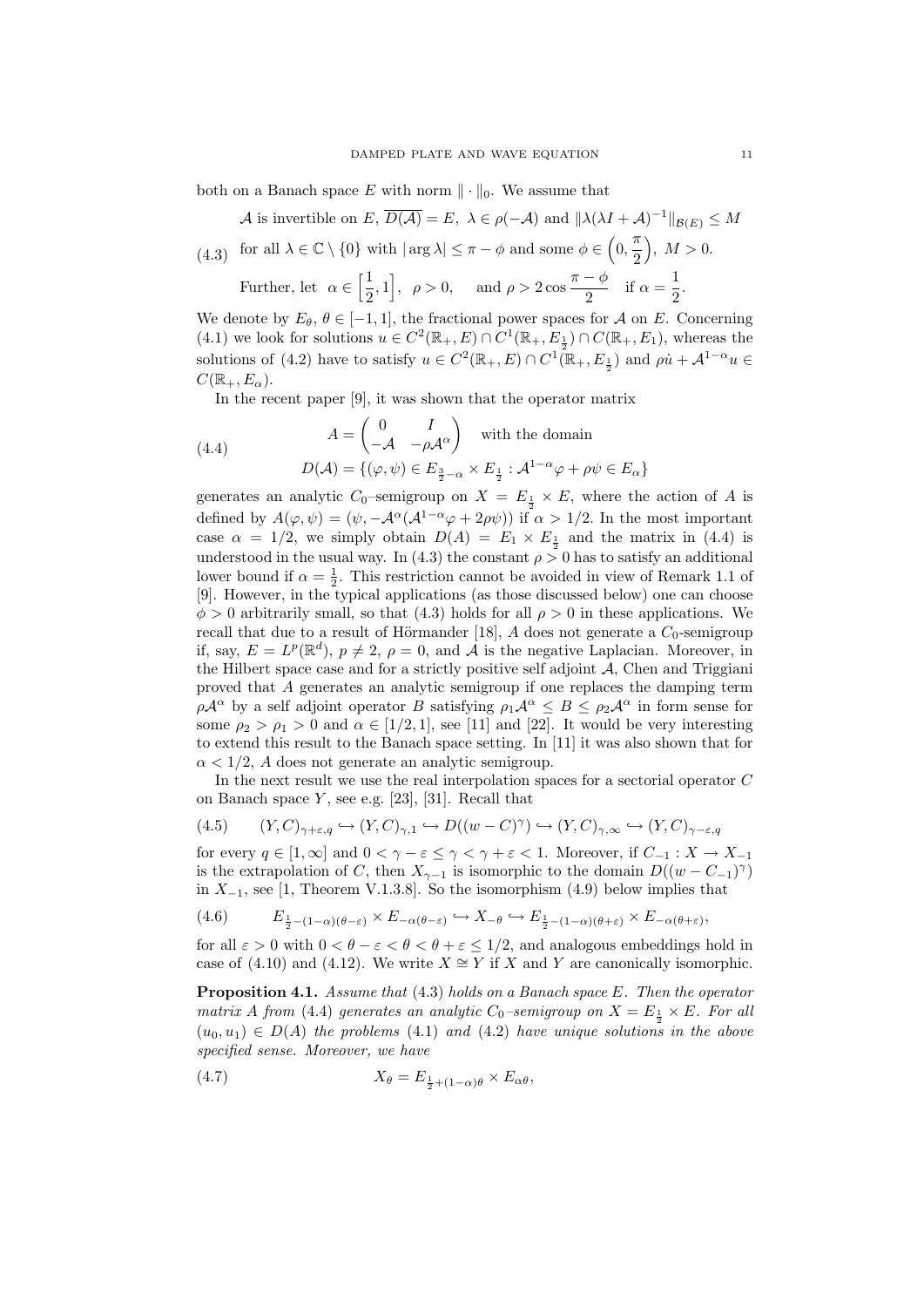(4.8) 
$$
X_{-\frac{1}{2}} \cong E_{\frac{\alpha}{2}} \times E_{-\frac{\alpha}{2}},
$$

(4.9) 
$$
(X_{-1}, X)_{1-\theta,q} \cong (E, E_1)_{\frac{1}{2}-(1-\alpha)\theta,q} \times (E_{-1}, E)_{1-\alpha\theta,q}
$$

for all  $\theta \in [0, 1/2]$  and  $q \in [1, \infty]$ . If, additionally  $\alpha = 1/2$ , then

(4.10) 
$$
(X, D(A))_{\theta,q} = (E, E_1)_{\frac{1+\theta}{2},q} \times (E, E_1)_{\frac{\theta}{2},q},
$$

$$
(4.11)\qquad \qquad X_{-1} \cong E \times E_{-\frac{1}{2}}\,,
$$

(4.12) 
$$
(X_{-1}, X)_{1-\theta,q} \cong (E, E_1)_{\frac{1-\theta}{2},q} \times (E_{-1}, E)_{1-\frac{\theta}{2},q}
$$

for all  $\theta \in (0,1)$  and  $q \in [1,\infty]$ . Furthermore, if E is reflexive, then  $X^* = (E^*)_{-\frac{1}{2}} \times$  $E^*$  and

 $\frac{1}{2}$  ,

(4.13) 
$$
A^* = \begin{pmatrix} 0 & -\mathcal{A}^* \\ I & -\rho(\mathcal{A}^*)^{\frac{1}{2}} \end{pmatrix} \text{ with } D(A^*) = E^* \times (E^*)_{\frac{1}{2}},
$$

where  $(E^*)_\theta$  is the fractional power space for  $\mathcal{A}^*$ .

Proof. The generation property was shown in [9, Theorem 2.3]. It easily implies the unique solvability of  $(4.1)$  and  $(4.2)$ . The equation  $(4.7)$  was also proved in [9, Theorem 2.3. (We note that in [9] it was assumed that E is reflexive. However, this property is not needed in the parts of the proofs which are relevant to us.) Take  $(\varphi, \psi) \in X_{\frac{1}{2}} = E_{1-\frac{\alpha}{2}} \times E_{\frac{\alpha}{2}}$ . Due to [9, p.2316], we have

$$
A^{-1} = \begin{pmatrix} -\rho \mathcal{A}^{\alpha - 1} & -\mathcal{A}^{-1} \\ I & 0 \end{pmatrix}.
$$

Using  $(4.7)$ , we can estimate

$$
||A^{-1}(\varphi,\psi)||_{X_{\frac{1}{2}}}\eqsim ||A^{1-\frac{\alpha}{2}}(\rho\mathcal{A}^{\alpha-1}\varphi+\mathcal{A}^{-1}\psi)||_0+||\varphi||_{\frac{\alpha}{2}}\lesssim_{\rho}||\varphi||_{\frac{\alpha}{2}}+||\psi||_{-\frac{\alpha}{2}}\,,
$$

where  $\|\cdot\|_0$  denotes the norm on E. Conversely, we obtain

$$
\|\varphi\|_{\frac{\alpha}{2}} + \|\psi\|_{-\frac{\alpha}{2}} = \|\varphi\|_{\frac{\alpha}{2}} + \|\mathcal{A}^{-\frac{\alpha}{2}}\psi + \rho\mathcal{A}^{\frac{\alpha}{2}}\varphi - \rho\mathcal{A}^{\frac{\alpha}{2}}\varphi\|_{0}
$$
  

$$
\lesssim_{\rho} \|\varphi\|_{\frac{\alpha}{2}} + \|\mathcal{A}^{1-\frac{\alpha}{2}}(\rho\mathcal{A}^{\alpha-1}\varphi + \mathcal{A}^{-1}\psi)\|_{0} \approx \|\mathcal{A}^{-1}(\varphi, \psi)\|_{X_{\frac{1}{2}}}.
$$

The isomorphism (4.8) thus follows since  $X_{-\frac{1}{2}}$  is isomorphic to the completion of  $X_{\frac{1}{2}}$ with respect to the norm  $||A^{-1}(\varphi, \psi)||_{X_{\frac{1}{2}}}$ , cf. [1, Theorem V.1.3.8]. Notice that real interpolation respects cartesian products due to its definition via the K–functional. Furthermore, the reiteration theorem (see e.g. [23, Theorem 1.2.15]) implies that  $(X_{-1}, X)_{1-\theta,q} = (X_{-\frac{1}{2}}, X)_{1-2\theta,q}$ . The equality (4.9) is then a consequence of (4.8) and reiteration.

Let  $\alpha = 1/2$ . In this case we have  $X_1 = E_1 \times E_{\frac{1}{2}}$ . Take  $(\phi, \psi) \in X$ . We first show (4.10). We estimate as above

$$
||A^{-1}(\varphi,\psi)||_X \approx ||A^{\frac{1}{2}}(\rho A^{-\frac{1}{2}}\varphi + A^{-1}\psi)||_0 + ||\varphi||_0 \lesssim_{\rho} ||\varphi||_0 + ||\psi||_{-\frac{1}{2}},
$$
  

$$
||\varphi||_0 + ||\psi||_{-\frac{1}{2}} = ||A^{\frac{1}{2}}(A^{-1}\psi + \rho A^{-\frac{1}{2}}\varphi - \rho A^{-\frac{1}{2}}\varphi)||_0 + ||\varphi||_0 \lesssim_{\rho} ||A^{-1}(\varphi,\psi)||_X.
$$

The formulas  $(4.10)$  and  $(4.12)$  can now be established as the isomorphism  $(4.9)$ .

The last assertion follows easily from  $(E_{\frac{1}{2}})^* = (E^*)_{-\frac{1}{2}}$  (see Theorem V.1.4.12 of [1]) and a straightforward calculation using that the operator matrix in (4.13) is invertible in  $X^*$ . .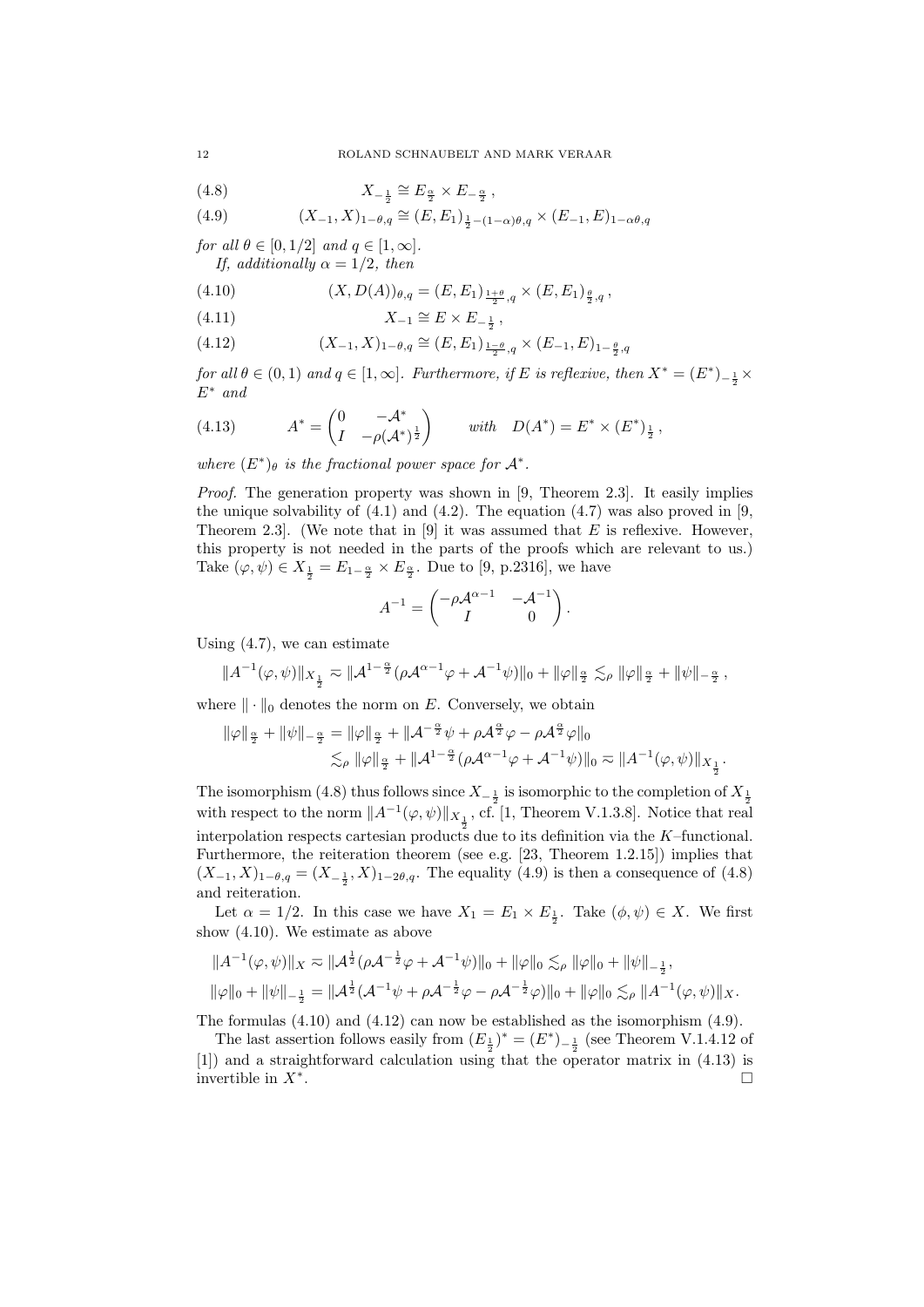### 5. The stochastically perturbed damped plate equation

In this section we prove existence, uniqueness and regularity results for the structurally damped plate equation with noise, given by

(5.1)  

$$
\begin{cases}\n\ddot{u}(t,s) + \Delta^2 u(t,s) - \rho \Delta \dot{u}(t,s) = f(t,s, u(t,s), \dot{u}(t,s)) \\
+ b(t,s, u(t,s), \dot{u}(t,s)) \frac{\partial w_1(t,s)}{\partial t} + \left[ G(t, u(t,\cdot), \dot{u}(t,\cdot)) \right. \\
+ C(t, u(t,\cdot), \dot{u}(t,\cdot)) \frac{\partial w_2(t)}{\partial t} \right] \delta(s - s_0), \qquad t \in [0, T], \ s \in S, \\
u(0,s) = u_0(s), \ \dot{u}(0,s) = u_1(s), \qquad s \in S, \\
u(t,s) = \Delta u(t,s) = 0, \qquad t \in [0, T], \ s \in \partial S,\n\end{cases}
$$

Using Proposition 4.1 and the theory from Section 3, we will reformulate problem (5.1) as an equation of the type (SE). We first list our assumptions and notations, where subsets M of  $\mathbb{R}^n$  are endowed with the Borel  $\sigma$ -algebra  $\mathcal{B}_M$ .

(A0) Let  $S \subset \mathbb{R}^d$  be a bounded domain with boundary  $\partial S$  of class  $C^4$  and  $(\Omega, \mathcal{F}, \mathbb{P})$  be a probability space with filtration  $(\mathcal{F}_t)_{t\geq 0}$ . The number  $\rho > 0$ and the point  $s_0 \in S$  are fixed, and  $\delta$  denotes the usual point mass.

Let  $H_1$  be a separable real Hilbert space,  $H_2 = Y = \mathbb{R}$  and  $E = L^q(S)$  for some  $q \in (1,\infty)$ . We identify Y with  $\mathcal{B}(H_2, Y)$ , where we interpret each  $y \in Y$  as the operator  $h \mapsto yh$ . We further introduce the negative Dirichlet Laplacian on E by

$$
\mathcal{B}\varphi = -\Delta\varphi, \quad D(\mathcal{B}) = W^{2,q}(S) \cap W_0^{1,q}(S).
$$

We set  $\mathcal{A} = \mathcal{B}^2$ , so that  $\mathcal{A}^{\frac{1}{2}} = \mathcal{B}$ . As in Section 4 we define the operator  $(A, D(A))$ on  $X := E_{\frac{1}{2}} \times E$  by setting

$$
A = \begin{pmatrix} 0 & I \\ -\mathcal{A} & -\rho \mathcal{A}^{\frac{1}{2}} \end{pmatrix}, \qquad D(A) = E_1 \times E_{\frac{1}{2}}.
$$

Since A is a sectorial operator of angle  $\phi$  for all  $\phi \in (0, \pi/2)$  (see e.g. [15, Theorem 8.2]), the assumption (4.3) is satisfied for the above A and  $\rho > 0$ . So Hypothesis (H1) in Section 3 follows from Proposition 4.1, i.e., A generates an analytic  $C_0$ –semigroup  $(S(t))_{t>0}$ . We also recall that

(5.2) 
$$
D(\mathcal{B}^{\theta}) = \begin{cases} H^{2\theta, q}(S), & \text{if } 0 \le 2\theta < \frac{1}{q}, \\ \{\varphi \in H^{2\theta, q}(S) : \varphi = 0 \text{ on } \partial S\}, & \text{if } \frac{1}{q} < 2\theta \le 1. \end{cases}
$$

(cf. [2, Corollary 2.2]). We also observe that equation (4.7) with  $\alpha = \frac{1}{2}$  gives

(5.3) 
$$
X_{\delta} = E_{\frac{1}{2} + \frac{1}{2}\delta} \times E_{\frac{1}{2}\delta}
$$

for  $\delta \in [0, \frac{1}{2}]$ . Combining this identity with  $(5.2)$ , we deduce

$$
X_{\delta} = \begin{cases} (H^{2+2\delta,q}(S) \cap W_0^{1,q}(S)) \times H^{2\delta,q}(S), & \text{if } 2\delta \in (0, \frac{1}{q}), \\ \{(\varphi, \psi) \in H^{2+2\delta,q}(S) \times H^{2\delta,q}(S) : \varphi = \Delta \varphi = \psi = 0 \text{ on } \partial S \}, & \text{if } 2\delta \in (\frac{1}{q}, 1). \end{cases}
$$

We further make the following hypotheses.

(A1) The functions  $f, b : [0, T] \times \Omega \times S \times \mathbb{R} \times \mathbb{R} \to \mathbb{R}$  are jointly measurable, adapted to  $(\mathcal{F}_t)_{t>0}$ , and Lipschitz functions and of linear growth in the fourth and fifth variable, uniformly in the other variables. The process  $w_2$ is a standard real–valued Brownian motion with respect to  $(\mathcal{F}_t)_{t>0}$ . We set  $W_{H_2}(t) := w_2(t)$  for  $t \ge 0$ .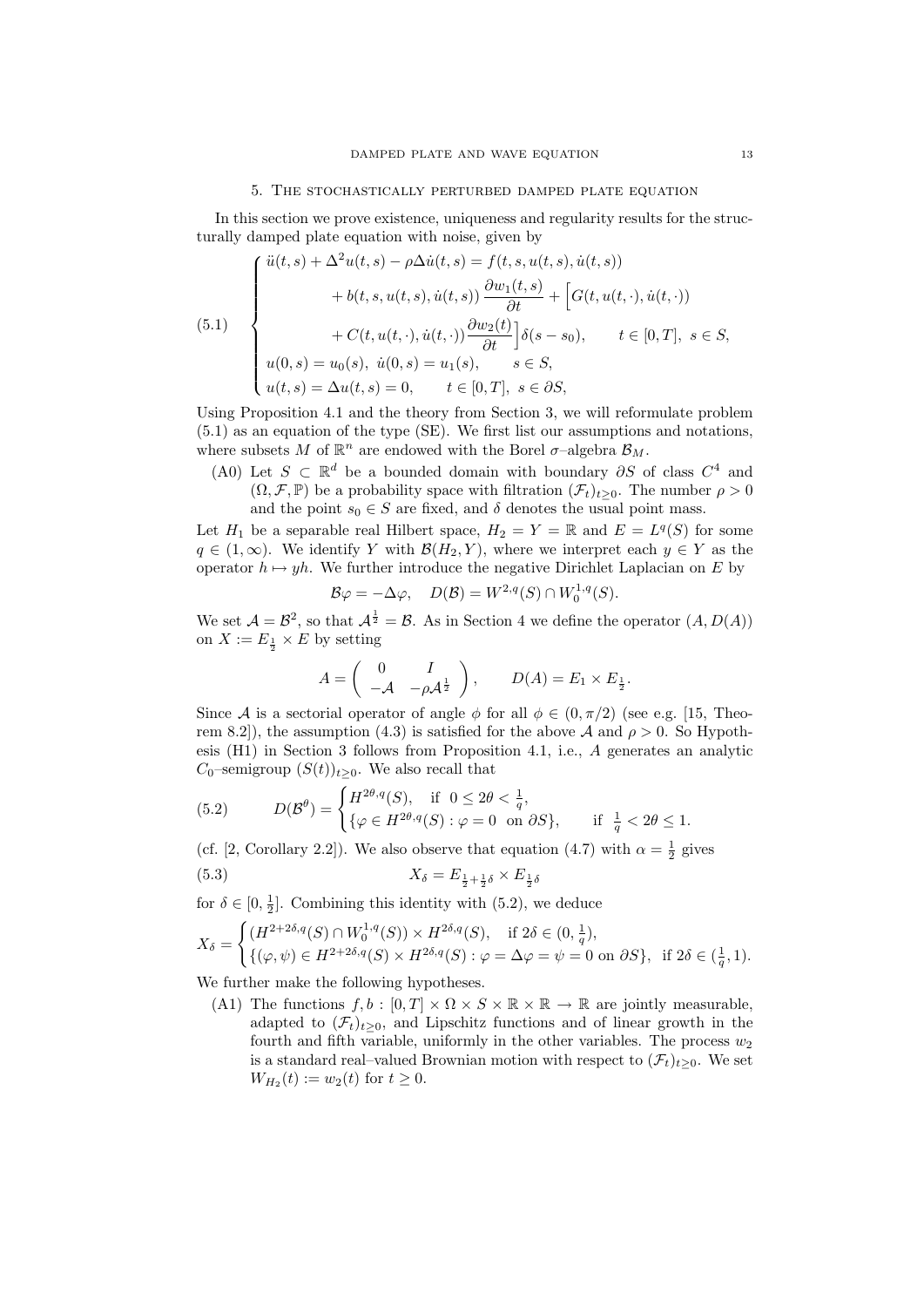- (A2) The maps  $G, C : [0, T] \times \Omega \times X \rightarrow \mathbb{R}$  are jointly measurable, adapted to  $(\mathcal{F}_t)_{t>0}$ , and Lipschitz and of linear growth in the third variable, uniformly in the other variables.
- (A3) The process  $w_1$  can be written in the form  $i_1 W_{H_1}$ , where  $i_1 \in \mathcal{B}(H_1, L^r(S))$ for some  $r \in [1,\infty]$  and  $W_{H_1}$  is a cylindrical Wiener process with respect to  $(\mathcal{F}_t)_{t\geq 0}$  being independent of  $W_{H_2}$ .

Assumption (A3) has to be interpreted in the sense that

$$
w_1(t,s) = \sum_{n\geq 1} (i_1 h_n)(s) W_{H_1}(t) h_n, \quad t \in \mathbb{R}_+, s \in S,
$$

where  $(h_n)_{n\geq 1}$  is an orthonormal basis for  $H_1$  and the sum converges in  $L^r(S)$ . In the examples below we will be more specific about  $i_1$  and  $W_{H_1}$ . Typically,  $H_1$  is  $L^2(S)$  or the reproducing kernel Hilbert space and  $i_1i_1^*$  is the covariance operator of  $w_1$ , see e.g. [5], [7] and the references therein. It is also possible to assume that  $i_1$  takes values in an extrapolation space of  $L^r(S)$ , but we do not consider this generalization here.

We now continue to reformulate (5.1) as a problem of the type (SE). We focus on the case  $a = 0$  in (H2)–(H5), though we comment on possible extensions in some remarks below. We define  $F : [0, T] \times \Omega \times X \rightarrow X$  by

$$
F(t, \omega, x)(s) = \begin{pmatrix} 0 \\ f(t, \omega, s, x(s), \dot{x}(s)) \end{pmatrix}.
$$

It straightforward to check that F satisfies (H2) because of (A1). Let  $\theta_B \in [0, \frac{1}{2})$ . The map  $B : [0, T] \times \Omega \times X \to \mathcal{B}(H_1, X_{-\theta_B})$  is defined by

(5.4) 
$$
B(t, \omega, x)h(s) = \begin{pmatrix} 0 \\ b(t, \omega, s, x(s), \dot{x}(s))(i_1h)(s) \end{pmatrix}.
$$

It will be assumed that  $B$  satisfies  $(H4)$ . Below, we discuss various classes of examples where this assumption holds. We further take a suitable  $\theta_G = \theta_C \in (0, \frac{1}{2})$ and define  $\Lambda_C = \Lambda_G = \Lambda \in \mathcal{B}(\mathbb{R}, X_{-\theta_C})$  by

$$
\Lambda y(s) = \begin{pmatrix} 0 \\ \delta(s - s_0)y \end{pmatrix}.
$$

We claim that for all  $1 < q < \frac{d}{d-1}$  if  $d \ge 2$  and all  $1 < q < \infty$  if  $d = 1$ , there exists a  $\theta_C \in (\frac{d}{2q'}, \frac{1}{2})$  such that  $\Lambda$  is well-defined. Indeed, let  $\theta < \theta_C$ . Due to equation (4.6) with  $\alpha = \frac{1}{2}$ , it holds

$$
E_{\frac{1}{2}-\frac{1}{2}\theta} \times E_{-\frac{1}{2}\theta} \hookrightarrow D((-A)^{-\theta_C}) = X_{-\theta_C}.
$$

So we have to find a  $\theta \in [0, \frac{1}{2})$  with  $\delta(\cdot - s_0) \in E_{-\frac{1}{2}\theta}$ . Theorem V.1.4.12 of [1] implies that  $E_{-\frac{1}{2}\theta} = (D((\mathcal{B}^*)^{\theta}))^*$ . It thus remains to show that the point evaluation  $\delta_{s_0}: D((\tilde{\mathcal{B}}^*)^{\theta}) \to \mathbb{R}, \delta_{s_0} f = f(s_0)$ , defines a bounded linear map. Since  $\mathcal{B}^*$  is the realization of the negative Dirichlet Laplacian on  $L^{q'}(S)$ , we deduce from (5.2) that  $D((\mathcal{B}^*)^{\theta})$  is a closed subset of  $H^{2\theta,q'}(S)$ . Sobolev's embedding theorem (cf. [31, Theorem 4.6.1]) yields  $H^{2\theta,q'}(S) \hookrightarrow C(\overline{S})$  if  $2\theta > \frac{d}{q'}$ . So the claim follows.

Assertion (A2) now implies (H3) and (H5) since  $\Lambda G$  and  $\Lambda C$  factorize through the spaces  $Y = \mathbb{R}$  and  $\mathcal{B}(H_2, Y) = \mathbb{R}$ , respectively. (Use the ideal property (2.1).)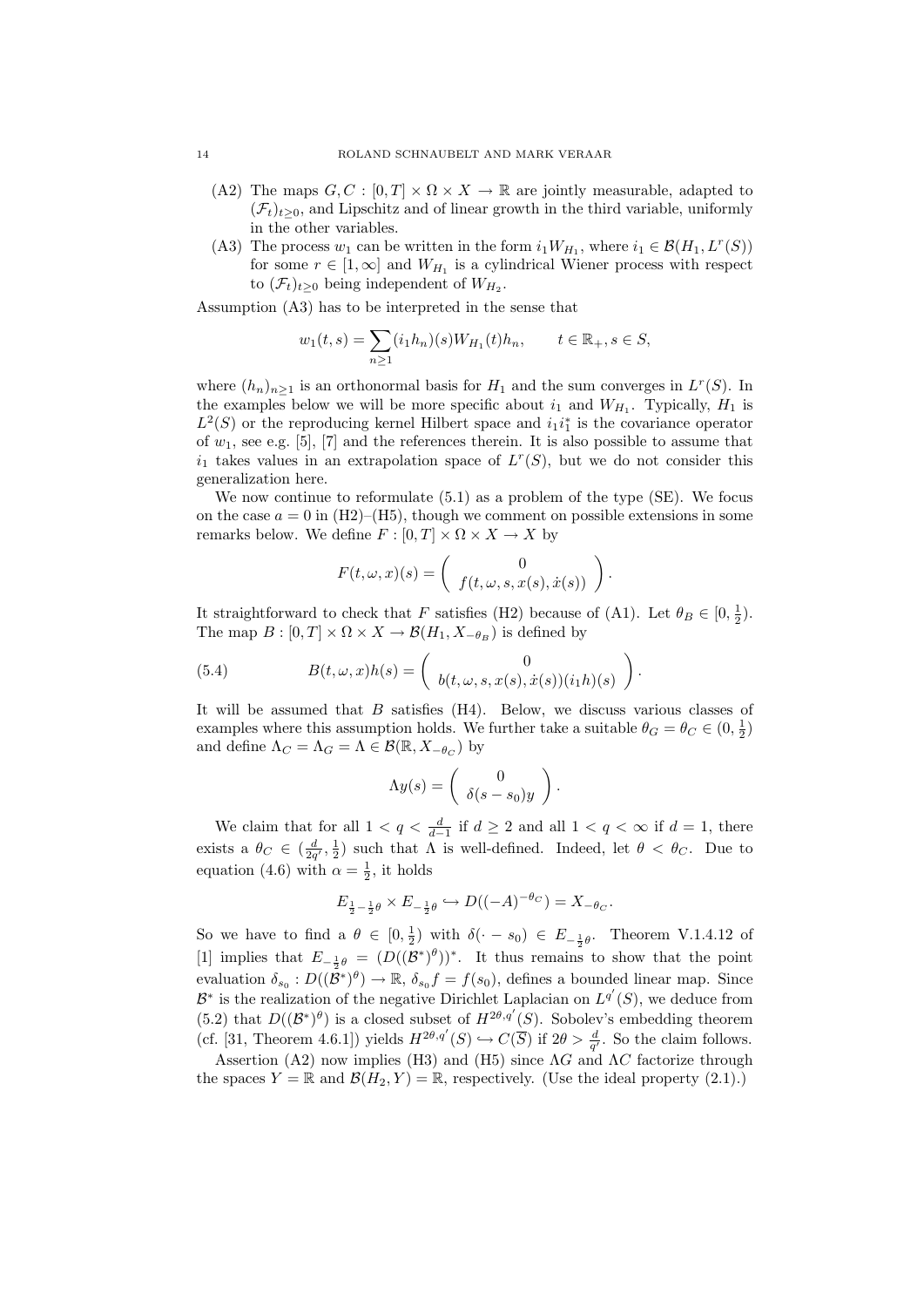Summing up, we have found spaces  $X, Y, H_1, H_2$ , maps  $A, F, \Lambda_G, G, B, \Lambda_C, C$ , and processes  $W_{H_1}, W_{H_2}$  for which we can formulate the equation (SE) from Section 3. In view of Theorem 3.4, this problem has a unique mild solution  $U$  which we call a *mild solution* of  $(5.1)$ .

To justify this notion of a mild solution to (5.1), we need to define a weak solution of (5.1). To this aim, we assume that  $D(\mathcal{A}^*) \hookrightarrow C(\overline{S})$ . One easily checks that this embedding always holds for  $d = 1, 2, 3, 4$  and for all  $q < \frac{d}{d-4}$  if  $d \geq 5$ . Assume that  $f, G, b, C$  are as before. We say that a process  $u : [0, T] \times \Omega \times S \to \mathbb{R}$  is a weak solution of (5.1) if it is measurable,  $u(t, \cdot)$  is  $\mathcal{F}_t \otimes \mathcal{B}_S$ -measurable for all  $t \in [0, T]$ ,  $u \in W^{1,2}(0,T;L^q(S))$  a.s., and for all  $\phi \in W^{2,q'}(S) \cap W_0^{1,q'}(S) = D(A^*)$  we have

$$
\langle u(t, \cdot), \phi \rangle - \langle u_0, \phi \rangle - t \langle u_1, \phi \rangle + \int_0^t \int_0^{\sigma} \langle u(\tau, \cdot), \Delta^2 \phi \rangle d\tau d\sigma
$$

$$
- \rho \int_0^t \langle u(\sigma, \cdot), \Delta \phi \rangle d\sigma + t \rho \langle u_0, \Delta \phi \rangle
$$
  
(5.5) 
$$
= \int_0^t \int_0^{\sigma} \left( \langle f(\tau, \cdot, u(\tau, \cdot), \dot{u}(\tau, \cdot)), \phi \rangle + G(\tau, u(\tau, \cdot), \dot{u}(\tau, \cdot)) \phi(s_0) \right) d\tau d\sigma
$$

$$
+ \int_0^t \int_0^{\sigma} \langle b(\tau, \cdot, u(\tau, \cdot), \dot{u}(\tau, \cdot)), \phi \rangle d\omega_1(\tau) d\sigma
$$

$$
+ \int_0^t \int_0^{\sigma} C(\tau, u(\tau, \cdot), \dot{u}(\tau, \cdot)) \phi(s_0) d\omega_2(\tau) d\sigma,
$$

where  $\langle \cdot, \cdot \rangle$  denotes the  $(L^q(S), L^{q'}(S))$ -duality.

We will show below that  $(5.1)$  has a unique mild U and a unique weak solution u satisfying  $U = (u, \dot{u})$ . In the next theorem we use the notation introduced above.

**Theorem 5.1.** Let  $d \geq 1$  and  $1 < q < \frac{d}{d-1}$ . Assume that  $(A0)$ – $(A3)$  hold, that B satisfies (H4), and that  $u_0$ :  $\Omega \to W^{2,q}(S) \cap W_0^{1,q}(S)$  and  $u_1 : \Omega \to L^q(S)$  are  $\mathcal{F}_0$ -measurable. Then the following assertions hold.

(1) For all  $\alpha \in (0, \frac{1}{2})$  and  $p > 2$  with  $\max{\lbrace \theta_B, \theta_C \rbrace} < \alpha - \frac{1}{p}$ , there exists a unique mild solution  $U$  of  $(5.1)$  belonging to

(5.6) 
$$
V^0_{\alpha,p}([0,T] \times \Omega; (W^{2,q}(S) \cap W^{1,q}_0(S)) \times L^q(S)).
$$

There is a unique weak solution  $u \in W^{1,2}(0,T;L^q(S))$  of  $(5.1)$  such that  $(u, \dot{u})$  belongs to the space in (5.6). Moreover,  $U = (u, \dot{u})$ .

- (2) There exists a version of u with paths that satisfy  $u \in C([0,T]; W^{2,q}(S) \cap$  $W_0^{1,q}(S)$  and  $\dot{u} \in C([0,T]; L^q(S)).$
- (3) Let  $\eta \in (0, \frac{1}{2}]$ . If  $u_0 : \Omega \to E_{\frac{1}{2} + \frac{1}{2}\eta}$  and  $u_1 : \Omega \to E_{\frac{1}{2}\eta}$ , then there exists a version of u with paths that satisfy  $u \in C^{\lambda}([0,T]; E_{\frac{1}{2} + \frac{1}{2}\delta})$  and  $\dot{u} \in C^{\lambda}([0,T]; E_{\frac{1}{2}\delta})$  for all  $\delta, \lambda \geq 0$  with  $\delta + \lambda < \min\{\eta, \frac{1}{2} - \theta_B, \frac{1}{2} - \theta_C\}.$

*Proof.* We have already formulated (5.1) as (SE). Let  $\alpha \in (0, \frac{1}{2})$  and  $p > 2$  be such that  $\max{\lbrace \theta_B, \theta_C \rbrace} < \alpha - \frac{1}{p}$ . Set  $U_0 = (u_0, u_1)$ . Theorem 3.4(1) gives a unique mild solution  $U \in V^0_{\alpha,p}([0,T] \times \Omega; X)$  of (SE'), where we set  $\tilde{F} = F + \Lambda G$ ,  $H = H_1 \times H_2$ and  $\tilde{B} = (B, \Lambda C)$ . It is given by

$$
(5.7) \quad U(t) = S(t)U_0 + \int_0^t S(t-s)\tilde{F}(s, U(s))\,ds + \int_0^t S(t-s)\tilde{B}(s, U(s))\,dW_H(s)
$$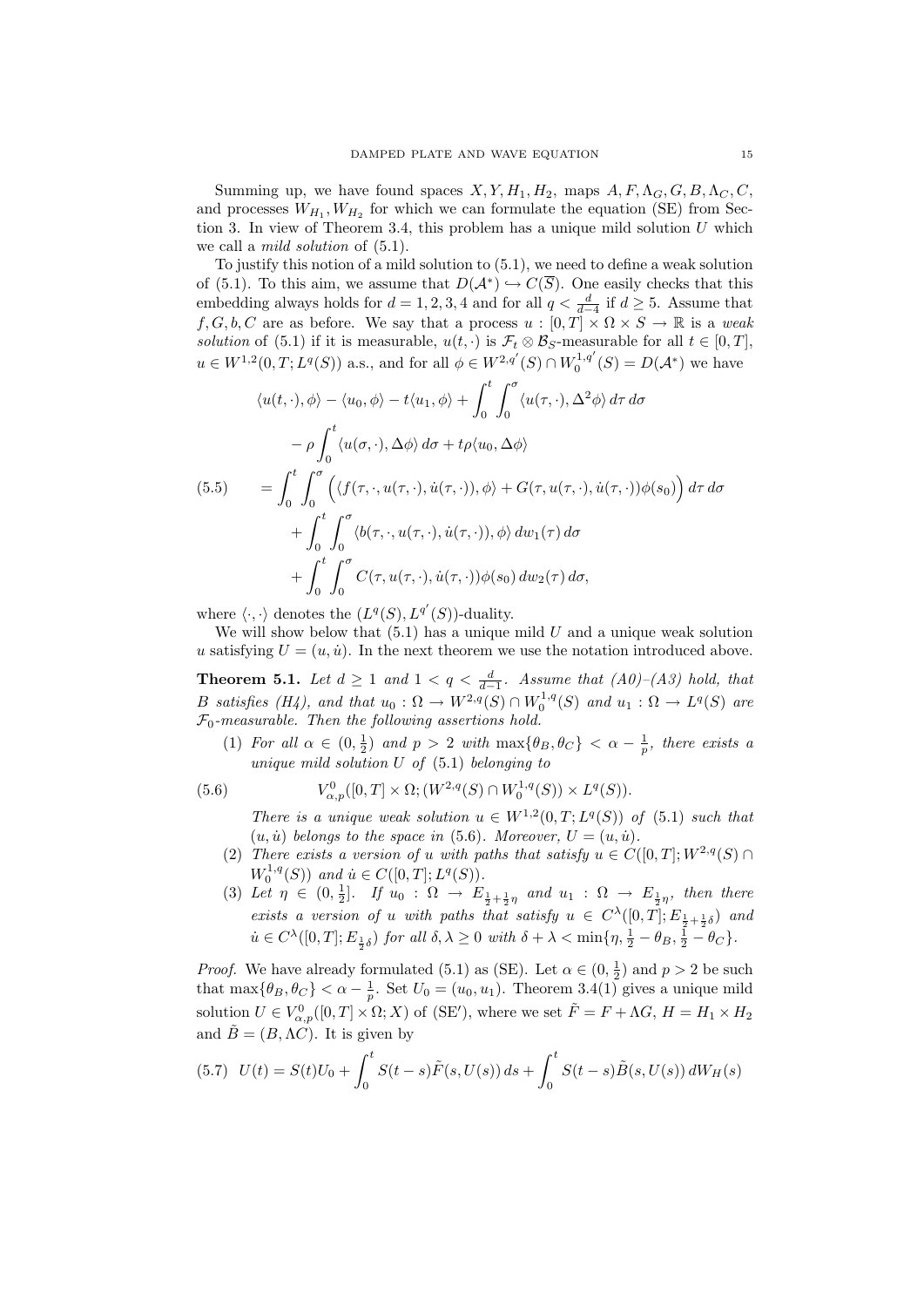almost surely. Write  $U = (u, v)$ . We show that  $\dot{u} = v$  and that u is a weak solution of (5.1). Fix  $t \in [0, T]$ . Tt follows from Proposition 3.3 that U is a weak solution of (SE'). Hence, for all  $x^* \in D(A^*)$ , we have

(5.8) 
$$
\langle U(t), x^* \rangle - \langle U_0, x^* \rangle = \int_0^t \langle U(s), A^* x^* \rangle + \langle \tilde{F}(s, U(s)), x^* \rangle ds + \int_0^t \tilde{B}^*(s, U(s)) x^* dW_H(s),
$$

almost surely. In particular, for  $x^* = (\phi, 0)$  with  $\phi \in E^*$ , the equations (5.8) and (4.13) yield that  $\langle u(t, \cdot), \phi \rangle - \langle u_0, \phi \rangle = \int_0^t \langle v(\tau, \cdot), \phi \rangle d\tau$  almost surely. Therefore,  $\dot{u} = v$  almost surely. Moreover, if we take  $x^* = (0, \phi)$  with  $\phi \in D(A^*)$  and use (4.13) again, we obtain

(5.9) 
$$
\langle \dot{u}(t, \cdot), \phi \rangle - \langle u_1, \phi \rangle + \int_0^t \langle u(\tau, \cdot), \Delta^2 \phi \rangle d\tau - \rho \int_0^t \langle \dot{u}(\tau, \cdot), \Delta \phi \rangle d\tau
$$

$$
= \int_0^t \left( \langle f(\tau, \cdot, u(\tau, \cdot), \dot{u}(\tau, \cdot)), \phi \rangle + G(\tau, u(\tau, \cdot), \dot{u}(\tau, \cdot)) \phi(s_0) \right) d\tau
$$

$$
+ \int_0^t \langle b(\tau, \cdot, u(\tau, \cdot), \dot{u}(\tau, \cdot)), \phi \rangle d\omega_1(\tau)
$$

$$
+ \int_0^t C(\tau, u(\tau, \cdot), \dot{u}(\tau, \cdot)) \phi(s_0) d\omega_2(\tau)
$$

almost surely. Now integration with respect to t yields the result.

To show that  $u$  is the unique weak solution, we show that every weak solution gives a mild solution  $U = (u, \dot{u})$ . The assumptions yield  $u(0, \cdot) = u_0$  and  $\dot{u}(0, \cdot) = u_1$ in  $L^q(S)$ . Fix  $t \in [0,T]$  and  $\phi \in D(\mathcal{A}^*)$ . Equation (5.9) follows from (5.5) by differentiation with respect to t. We claim that (5.8) holds for all  $x^* \in D(A^*)$ . For  $x^* = (\phi, 0)$  with  $\phi \in E^*$  this is clear from (4.13) and  $u(t, \cdot) - u_0 = \int_0^t \dot{u}(\tau, \cdot) d\tau$  almost surely. For  $x^* = (0, \phi)$  with  $\phi \in D(\mathcal{A}^*)$  one can check that  $(5.8)$  reduces to  $(5.9)$ , using (4.13) again. By linearity and density we obtain (5.8) for all  $x^* \in D(A^*)$ . Now Proposition 3.3 implies that  $U$  is a mild solution of  $(5.1)$ .

Theorem 3.4(2) shows that  $U - S(u_0, u_1)$  has paths in  $C^{\lambda}([0, T]; D((-A)^{\delta}))$ for all  $\delta, \lambda \geq 0$  with  $\lambda + \delta < \min\{1 - \theta_G, \frac{1}{2} - \theta_B, \frac{1}{2} - \theta_C\}$ . By the assumption in (3) and equation (5.3) we have  $(u_0, u_1) \in D((-A)^{\eta})$ . Therefore,  $S(u_0, u_1) \in$  $C^{\lambda}([0,T];D((-A)^{\delta}))$  a.s. whenever  $\lambda+\delta<\eta$ . Now the result follows from (5.3).  $\square$ 

Remark 5.2. We indicate an extension of the above result to the case where  $C, G$ :  $[0, T] \times \Omega \times C(\overline{S}) \times E \to \mathbb{R}$  if  $d \leq 3$ . (Observe that in this case one can allow for point evaluations in the third coordinate of  $C$  and  $G$ .) First, we note that the identity (5.3) yields

$$
X_a \hookrightarrow (W^{2+2\tilde{a},q}(S) \times W^{2\tilde{a},q}(S))
$$

for all  $\tilde{a} \in [0, a)$ , where we must have  $a \in [0, \frac{1}{2})$  in view of Theorem 3.4. Sobolev's embedding leads to  $W^{2+2\tilde{a},q}(S) \hookrightarrow C(\overline{S})$  if

(5.10) 
$$
2 + 2\tilde{a} - \frac{d}{q} > 0 \iff q > \frac{d}{2 + 2\tilde{a}}.
$$

If (5.10) holds for some  $0 \leq \tilde{a} < a < \frac{1}{2}$  and  $q \in (1, d/(d-1))$ , then there is a version of Theorem 5.1 which is valid for C and G defined only for  $\phi \in C(\overline{S})$  (provided that  $a < \min\{\theta_B, \theta_C, \theta_G\} - \frac{1}{2}$ . For  $d = 1$  and  $d = 2$  the condition (5.10) holds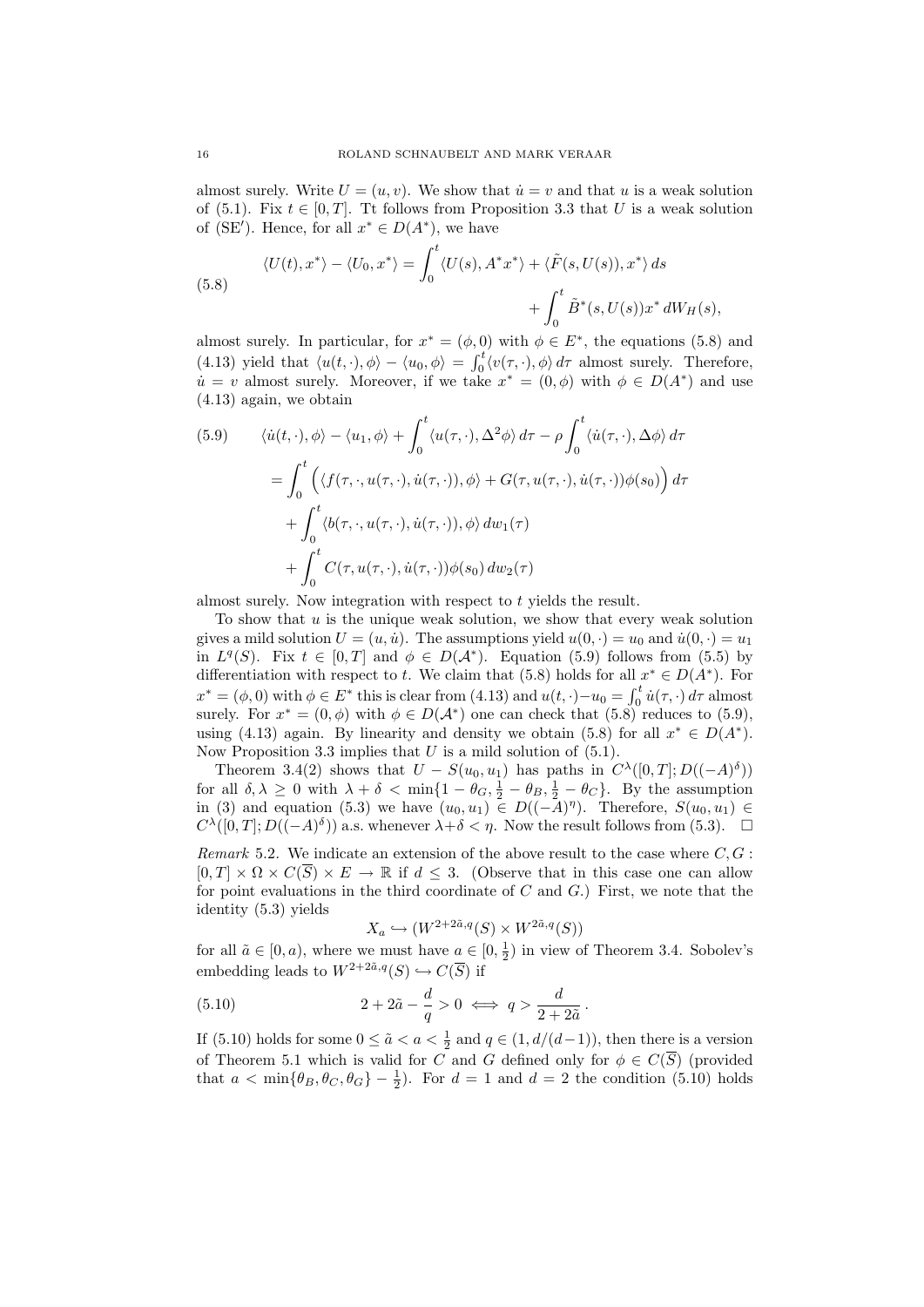even for  $a = \tilde{a} = 0$  and all  $q > 1$ . For  $d = 3$  and each  $1 < q < 3/2 = d/(d-1)$ , we can find an arbitrarily small  $\tilde{a} > 0$  satisfying (5.10). Therefore we can choose  $a \in (\tilde{a}, \frac{1}{2} - \theta_B)$  if (H4) holds for some  $\theta_B < \frac{1}{2}$ . For  $d \geq 4$ , the inequality (5.10) contradicts  $q < d/(d-1)$  and  $\tilde{a} < 1/2$ .

We now discuss the interplay between  $b$  and  $w_1$  in several examples, where we specify  $H_1$ ,  $i_1$  and  $\theta_B$ . Throughout the examples below  $W_{H_1}$  is a cylindrical Brownian process as in (A3). We start with the case when the Brownian motion is colored in space.

*Example* 5.3. Assume that the covariance  $Q_1 \in \mathcal{B}(L^2(S))$  of  $w_1$  is compact. Then there exist numbers  $(\lambda_n)_{n\geq 1}$  in  $\mathbb{R}_+$  and an orthonormal system  $(e_n)_{n\geq 1}$  in  $L^2(S)$ such that

(5.11) 
$$
Q_1 = \sum_{n\geq 1} \lambda_n e_n \otimes e_n
$$

Assume that

(5.12) 
$$
\sum_{n\geq 1} \lambda_n \|e_n\|_{\infty}^2 < \infty.
$$

Let  $H_1 = L^2(S)$  and  $i_1 : L^2(S) \to L^{\infty}(S)$  be given by  $i_1 = \sum_{n \geq 1}$  $\sqrt{\lambda_n}e_n\otimes e_n$ . Then (H4) is satisfied with  $a = \theta_B = 0$ .

It will be clear from the proof that (5.12) can be replaced by

(5.13) 
$$
\left(\sum_{n\geq 1} \lambda_n |e_n|^2\right)^{\frac{1}{2}} \in L^{\infty}(S).
$$

Remark 5.4. A symmetric and positive operator  $Q \in \mathcal{B}(L^2(S))$  maps  $L^2(S)$  continuously into  $L^{\infty}(S)$  if only if (5.11) and (5.13) hold. Indeed, if Q satisfies (5.11) and (5.13), then the Cauchy-Schwarz inequality implies that

$$
|\sqrt{Q}h(s)| = \Big|\sum_{n\geq 1} \sqrt{\lambda_n} e_n(s) [e_n, h]_{L^2(S)}\Big| \leq \Big(\sum_{n\geq 1} \lambda_n |e_n(s)|^2\Big)^{\frac{1}{2}} \|h\|_{L^2(S)}
$$

for almost all  $s \in S$  and all  $h \in L^2(S)$ . Conversely, if  $\sqrt{Q}: L^2(S) \to L^{\infty}(S)$  is bounded, then  $\sqrt{Q} \in \mathcal{B}(L^2(S))$  is compact (cf. e.g. [28, Lemma 2.1]). In particular, there exists an orthonormal basis  $(e_n)_{n\geq 1}$  in  $L^2(S)$  and  $(\lambda_n)_{n\geq 1}$  in  $\mathbb{R}_+$  such that (5.11) holds. Now, for almost all  $s \in S$  we estimate

$$
\left(\sum_{n\geq 1} \lambda_n |e_n(s)|^2\right)^{\frac{1}{2}} = \sup_{\|\beta\|_{\ell^2} \leq 1} \left|\sum_{n\geq 1} \sqrt{\lambda_n} e_n(s)\beta_n\right|
$$
  
= 
$$
\sup_{\|\beta\|_{\ell^2} \leq 1} \left|\sqrt{Q}\left(\sum_{n\geq 1} \beta_n e_n\right)(s)\right| \leq \|\sqrt{Q}\|_{\mathcal{B}(L^2(S), L^{\infty}(S))}.
$$

*Proof of Example 5.3.* Our assumptions imply that  $i_1 \in \mathcal{B}(L^2(S), L^{\infty}(S))$ . Equation (5.4) thus defines a map  $B : [0, T] \times \Omega \times X \to \mathcal{B}(H_1, X)$ . Moreover, the function  $(t, \omega) \mapsto B(t, \omega, x)$  is  $H_1$ -strongly measurable and adapted in X, for each  $x \in X$ . We check the  $L^2_{\gamma}$ -Lipschitz property. Let  $\mu$  be a finite measure on [0, T]. We have to show that

$$
||B(\cdot,\omega,\phi_1) - B(\cdot,\omega,\phi_2)||_{\gamma(L^2((0,T),\mu;H,X)} \leq C ||\phi_1 - \phi_2||_{L^2(\mu;T),\mu;X)}
$$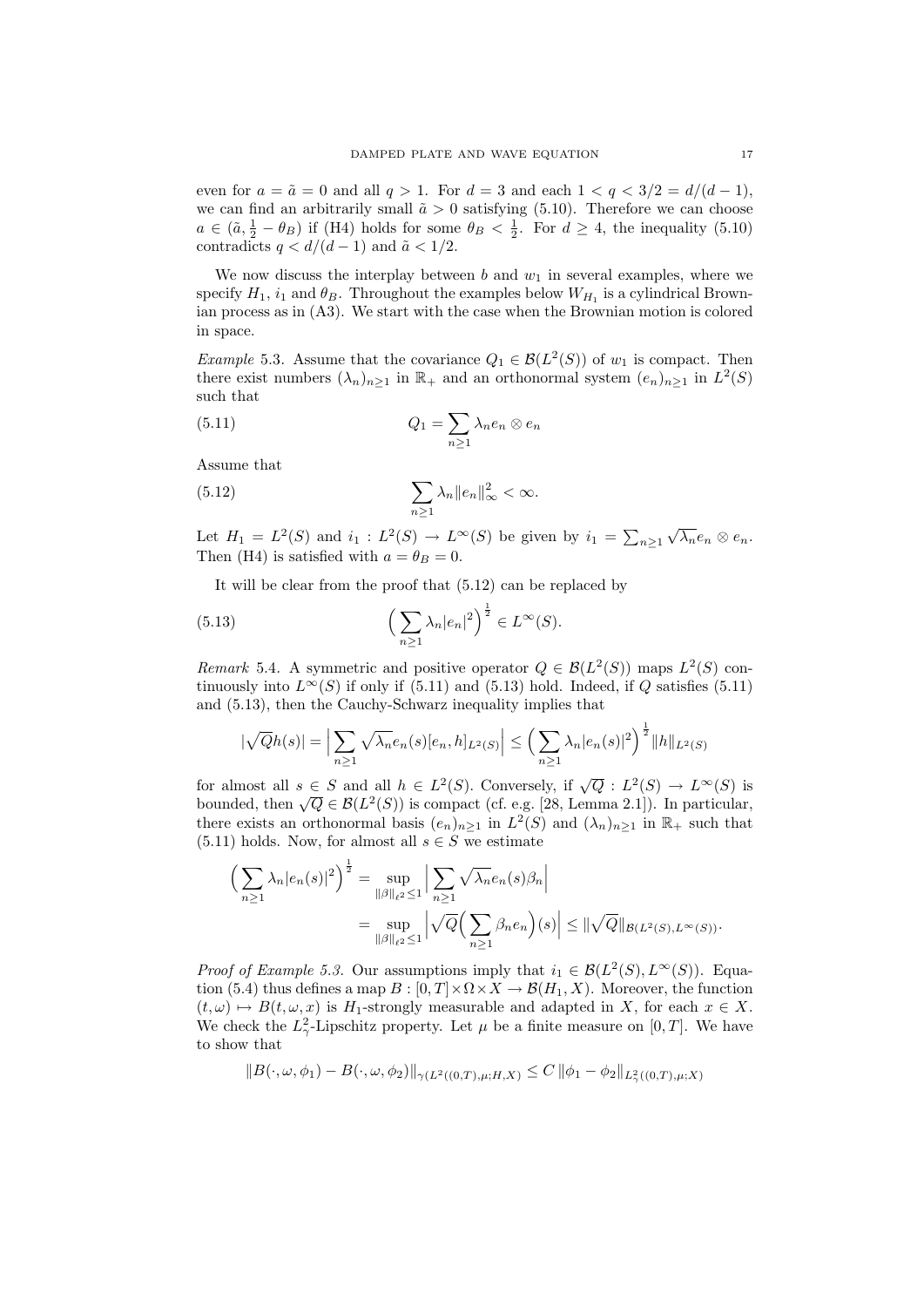for all  $\phi_1, \phi_2 \in L^2_\gamma((0,T), \mu; X)$  and some constants  $C \geq 0$ . We write  $\phi_1 = (\phi_{11}, \phi_{12})$ and  $\phi_2 = (\phi_{21}, \phi_{22})$  with  $\phi_{i1} \in L^2_\gamma((0,T), \mu; E_{\frac{1}{2}})$  and  $\phi_{i2} \in L^2_\gamma((0,T), \mu; E)$  for  $i = 1, 2$ . Recall that formula  $(2.2)$  says that

$$
\|\Phi\|_{\gamma(L^{2}((0,T),\mu;H),L^{q}(S))} \eqsim_{q} \left\| \left( \int_{0}^{T} \sum_{n\geq 1} |\Phi(t)e_{n}|^{2} d\mu(t) \right)^{\frac{1}{2}} \right\|_{L^{q}(S)}
$$

for all  $\Phi \in \gamma(L^2((0,T),\mu;H), L^q(S))$ . Using that b is Lipschitz, we thus obtain

$$
\|B(\cdot,\omega,\phi_1) - B(\cdot,\omega,\phi_2)\|_{\gamma(L^2((0,T),\mu;H),X)}
$$
  
\n
$$
\approx_q \left\| \left( \int_0^T |b(t,\omega,\phi_{11},\phi_{12}) - b(t,\omega,\phi_{21},\phi_{22})|^2 d\mu(t) \sum_{n\geq 1} |i_1 e_n|^2 \right)^{\frac{1}{2}} \right\|_E
$$
  
\n
$$
\lesssim_{Q_1} \left\| \left( \int_0^T |b(t,\omega,\phi_{11},\phi_{12}) - b(t,\omega,\phi_{21},\phi_{22})|^2 d\mu(t) \right)^{\frac{1}{2}} \right\|_E
$$
  
\n
$$
\lesssim L_b \left\| \left( \int_0^T |\phi_{11} - \phi_{21}|^2 + |\phi_{12} - \phi_{22}|^2 d\mu(t) \right)^{\frac{1}{2}} \right\|_E
$$
  
\n
$$
\approx_q L_b \left( \|\phi_{11} - \phi_{21}\|_{\gamma(L^2((0,T),\mu),E)} + \|\phi_{12} - \phi_{22}\|_{\gamma(L^2((0,T),\mu),E)} \right)
$$
  
\n
$$
\lesssim L_b \left\| \phi_1 - \phi_2\|_{\gamma(L^2((0,T),\mu),X)}
$$

for all  $\omega \in \Omega$ . The other estimate in (H4) can be established in a similar way.  $\square$ 

We next consider an  $L^r(S)$ -valued Brownian motion  $w_1$ , where  $r \in [1,\infty]$ . In this case, we let  $H_1$  be the reproducing kernel Hilbert space of the Gaussian random variable  $w_1(1, \cdot)$  and let  $i_1$  be the embedding of  $H_1$  into  $L^r(S)$ . Then we have  $i_1 \in \gamma(H_1, L^r(S))$  and  $i_1 i_1^* \in \mathcal{B}(L^{r'}(S), L^r(S))$  is the covariance operator of  $w_1(1, \cdot)$ (cf. [5], [7] and the references therein for details). Let  $W_{H_1}$  be a cylindrical Brownian motion such that  $w_1 = i_1 W_{H_1}$ .

*Example* 5.5. Assume that  $w_1$  is an  $L^r(S)$ -valued Brownian motion with  $r > d$ . Then (H4) is satisfied for all  $\theta_B \in (\frac{d}{2r}, \frac{1}{2})$  and  $a = 0$ .

Remark 5.6. If  $Q_1$  is of the form (5.11), then a sufficient condition for  $w_1$  to be  $L^r$ -valued is

$$
\sum_{n\geq 1} \lambda_n ||e_n||_{L^r(S)}^2 < \infty,
$$

or more generally

(5.14) 
$$
\left(\sum_{n\geq 1} \lambda_n |e_n|^2\right)^{\frac{1}{2}} \in L^r(S).
$$

Indeed, let  $\tilde{i}_1 = \sum_{n \geq 1}$  $\sqrt{\lambda_n}e_n \otimes e_n$  and let  $W_{L^2(S)}$  be the cylindrical Brownian motion such that  $w_1 = \tilde{i}_1 W_{L^2(S)}$ . Lemma 2.1 of [28] then yields

$$
(\mathbb{E}||w_1(t)||_{L^r(S)}^2)^{\frac{1}{2}} = \left(\mathbb{E}\Big\|\sum_{n\geq 1} \tilde{i}_1 e_n W_{L^2(S)}(t) e_n\Big\|_{L^r(S)}^2\right)^{\frac{1}{2}}
$$
  

$$
= \sqrt{t} \left(\mathbb{E}\Big\|\sum_{n\geq 1} \gamma_n \sqrt{\lambda_n} e_n\Big\|_{L^r(S)}^2\right)^{\frac{1}{2}}
$$
  

$$
\approx_r \sqrt{t} \Big\|\Big(\sum_{n\geq 1} \lambda_n |e_n|^2\Big)^{\frac{1}{2}}\Big\|_{L^r(S)}.
$$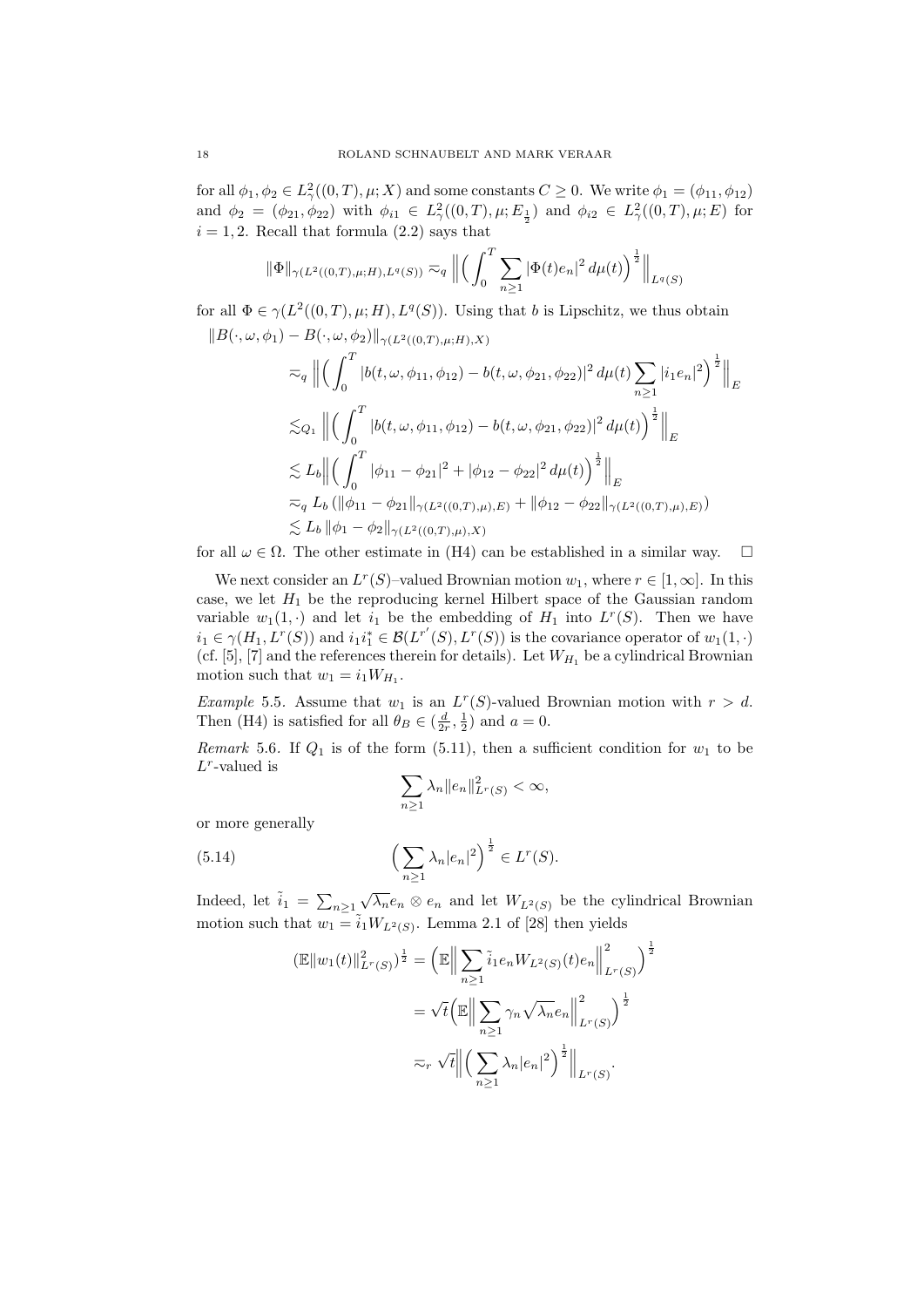Finally, we note that (5.14) is equivalent to  $\sqrt{Q_1} \in \gamma(L^2(S), L^r(S))$ , where  $r \geq 2$ , due to [28, Lemma 2.1].

*Proof of Example 5.5.* We use the same notation as in Example 5.3, but  $H_1$  will be the reproducing kernel Hilbert space for  $w_1(1, \cdot)$  and  $(h_n)_{n\geq 1}$  is an orthonormal basis of  $H_1$ . Lemma 2.1 of [28] yields

$$
\left\| \left( \sum_{n\geq 1} |i_1h_n|^2 \right)^{\frac{1}{2}} \right\|_{L^r(S)} \eqsim_r \|i_1\|_{\gamma(H_1, L^r(S))} < \infty.
$$

We set  $\tilde{\theta}_B = \frac{d}{2r} < \theta_B$  and choose  $\varepsilon > 0$  with  $\tilde{\theta}_B + \varepsilon < \theta_B$ . Since  $E_{\frac{1}{2} - \frac{1}{2}(\tilde{\theta}_B + \varepsilon)} \times$  $E_{-\frac{1}{2}(\tilde{\theta}_B+\varepsilon)} \hookrightarrow X_{-\theta_B}$  by (4.6), we can estimate

$$
||B(\cdot,\omega,\phi_1)-B(\cdot,\omega,\phi_2)||_{\gamma(L^2((0,T),\mu;H),X_{-\theta_B}))}
$$
  

$$
\lesssim_{\theta_B,r,d,q} ||B_2(\cdot,\omega,\phi_1)-B_2(\cdot,\omega,\phi_2)||_{\gamma(L^2((0,T),\mu;H),E_{-\frac{1}{2}(\tilde{\theta}_B+\varepsilon)})}
$$

for each  $\omega \in \Omega$ . Here  $B_2$  is the second coordinate of B. The other one is zero.

Let  $\frac{1}{v} = \frac{1}{q} + \frac{1}{r}$ . We claim that  $L^v(S) \hookrightarrow E_{-\frac{1}{2}(\tilde{\theta}_B + \varepsilon)}$ . Indeed, let  $\mathcal{B}_v$  denote the realization of the negative Dirichlet Laplacian in  $L^v(S)$ . Taking into account Theorem V.1.4.12 of [1], we have to show that

$$
\|x\|_{L^q(S)}\lesssim_{q,v,\tilde{\theta}_B,\varepsilon}\|\mathcal{B}^{\tilde{\theta}_B+\varepsilon}_vx\|_{L^v(S)}
$$

for all  $x \in D(\mathcal{B}_{v}^{\tilde{\theta}+\varepsilon})$ . From [31, Theorem 4.3.1.2] and (4.5) we deduce

$$
||x||_{B^{2\tilde{\theta}_B}_{v,1}(S)} \overline{\sim}_{\tilde{\theta}_B,v} ||x||_{(L^v(S),W^{2,v}(S))_{\tilde{\theta}_B,1}} \overline{\sim}_v ||x||_{(L^v(S),D(B_v))_{\tilde{\theta}_B,1}}
$$
  

$$
\lesssim_{q,v,\tilde{\theta}_B,\varepsilon} ||B^{\tilde{\theta}_B+\varepsilon}_v x||_{L^v(S)},
$$

so that the claim follows from Sobolev's embedding (cf. [31, Theorem 4.6.1]). The claim,  $(2.2)$ , Hölder's inequality and the Lipschitz continuity of b imply that

$$
\|B_{2}(\cdot,\omega,\phi_{1}) - B_{2}(\cdot,\omega,\phi_{2})\|_{\gamma(L^{2}((0,T),\mu;H),E_{-\frac{1}{2}(\tilde{\theta}_{B}+\varepsilon)})}\n\n\lesssim_{\theta_{B},r,d,q} \|B_{2}(\cdot,\omega,\phi_{1}) - B_{2}(\cdot,\omega,\phi_{2})\|_{\gamma(L^{2}((0,T),\mu;H),L^{v}(S))}\n\n\approx_{v} \left\| \left( \int_{0}^{T} |b(t,\omega,\phi_{11},\phi_{12}) - b(t,\omega,\phi_{21},\phi_{22})|^{2} d\mu(t) \sum_{n\geq 1} |i_{1}h_{n}|^{2} \right)^{\frac{1}{2}} \right\|_{L^{v}(S)}\n\n\leq \left\| \left( \int_{0}^{T} |b(t,\omega,\phi_{11},\phi_{12}) - b(t,\omega,\phi_{21},\phi_{22})|^{2} d\mu(t) \right)^{\frac{1}{2}} \right\|_{E} \left\| \left( \sum_{n\geq 1} |i_{1}h_{n}|^{2} \right)^{\frac{1}{2}} \right\|_{L^{r}(S)}\n\n\lesssim_{w_{1}} L_{b}(\|\phi_{11} - \phi_{21}\|_{\gamma(L^{2}((0,T),\mu),E)} + \|\phi_{12} - \phi_{22}\|_{\gamma(L^{2}((0,T),\mu),E)}).
$$

The other estimate in  $(H4)$  can be established in a similar way.

If  $d = 1$  we can consider the space-time white noise situation, where the covariance operator  $Q_1 : H_1 \to H_1$  is the identity. This is possible since in this case we can choose  $q < d/(d-1)$  as large as needed.

*Example* 5.7. Let  $Q_1 = I$  on  $H_1 = L^2(S)$ ,  $d = 1$ , and  $q \in (2, \infty)$ . Then (H4) is satisfied for all  $\theta_B > \frac{1}{4} + \frac{1}{2q}$  and  $a = 0$ .

*Proof.* Let  $q \in (2,\infty)$  and  $\frac{1}{2} > \theta_B > \frac{1}{4} + \frac{1}{2q}$ . We take  $\varepsilon > 0$  be such that  $\theta_B - \varepsilon >$  $\frac{1}{4} + \frac{1}{2q}$  and write  $\theta_B - \varepsilon = \theta_1 + \theta_2$ , where  $\theta_1 > \frac{1}{4}$  and  $\theta_2 > \frac{1}{2q}$ . Since  $L^q$  with  $q \in (2,\infty)$  has type 2, Lemma 2.2 says that B is  $L^2_{\gamma}$ -Lipschitz and of linear growth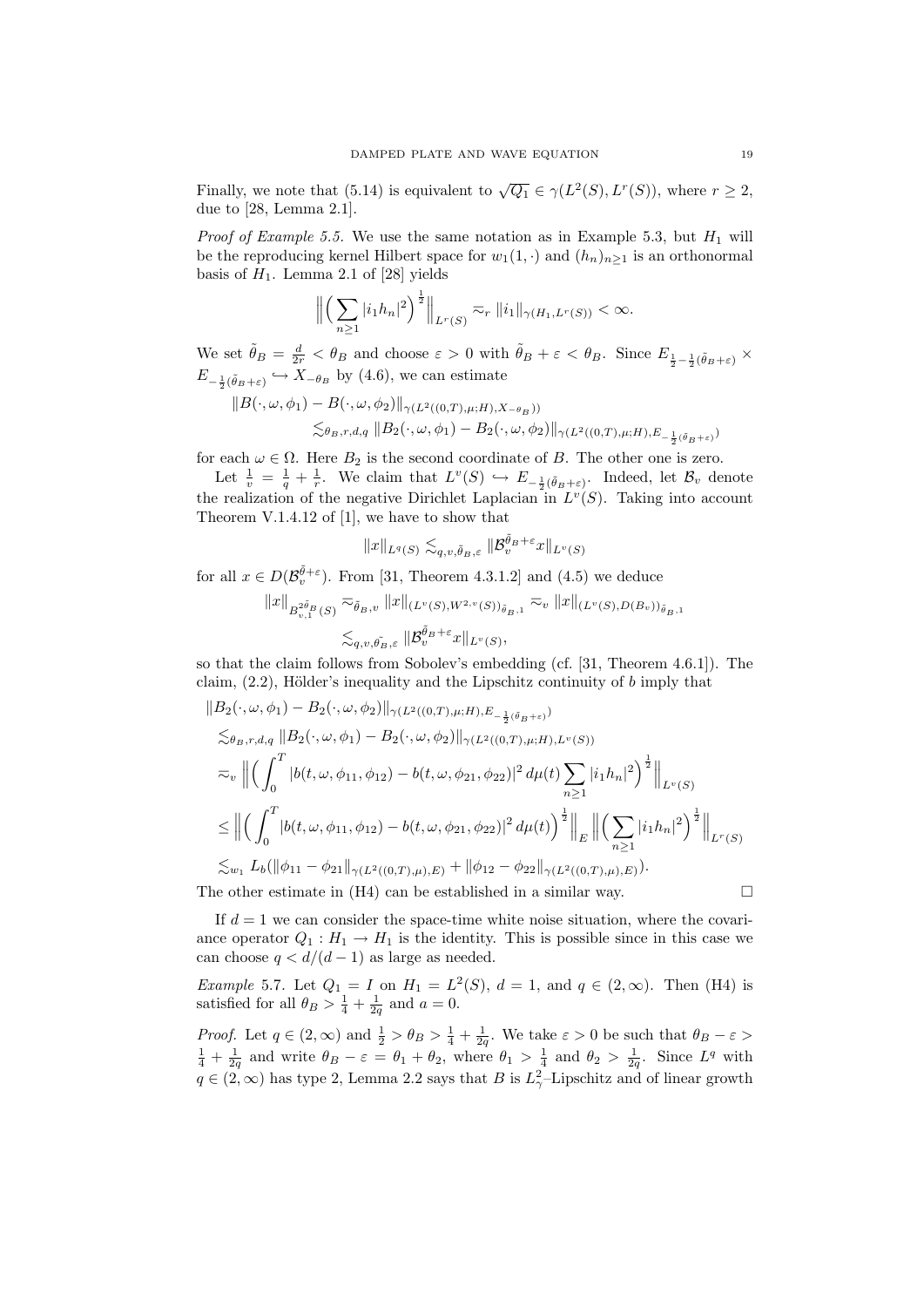if  $B(t, \omega, \cdot) : X \to \gamma(H_1, X_{-\theta_B})$  is Lipschitz and of linear growth with a uniform constant.

We observe that  $\mathcal{A}^{-\frac{\theta_1}{2}} \in \mathcal{B}(H_1, W^{2\theta_1,2}(S))$  and that the injection  $i: W^{2\theta_1,2}(S) \to$  $L^q(S)$  belongs to  $\gamma(W^{2\theta_1,2}(S), L^q(S))$  because of [28, Corollary 2.2]. The right-ideal property (2.1) thus implies that

$$
||i\mathcal{A}^{-\frac{\theta_1}{2}}||_{\gamma(H_1,L^q(S))} \leq ||i||_{\gamma(W^{2\theta_1,2}(S),L^q(S))} ||\mathcal{A}^{-\frac{\theta_1}{2}}||_{\mathcal{B}(H_1,W^{2\theta_1,2}(S))} < \infty.
$$

For  $x = (x_1, x_2)$  and  $y = (y_1, y_2)$  in X, we deduce from (4.6) and the right-ideal property that

$$
||B(t,x) - B(t,y)||_{\gamma(H_1, X - \theta_B)} \lesssim_{\theta_B, q} ||b(t, \omega, x_1, x_2) - b(t, \omega, y_1, y_2)||_{\gamma(H_1, E_{-\frac{1}{2}(\theta_B - \varepsilon)})}
$$
  
=  $||iA^{-\frac{\theta_1}{2}}A^{-\frac{\theta_2}{2}}(b(t, \omega, x_1, x_2) - b(t, \omega, y_1, y_2))||_{\gamma(H_1, L^q(S))}$   
 $\leq ||iA^{-\frac{\theta_1}{2}}||_{\gamma(H_1, L^q(S))} ||A^{-\frac{\theta_2}{2}}(b(t, \omega, x_1, x_2) - b(t, \omega, y_1, y_2))||_{\mathcal{B}(H_1)}$ 

for all  $\omega \in \Omega$  and  $t \geq 0$ . As in the claim in the proof of Example 5.5 one can use Sobolev's embedding theorem to obtain

$$
\|\mathcal{A}^{-\frac{\theta_2}{2}}(b(t,\omega,x_1,x_2)-b(t,\cdot,y_1,y_2))\|_{\mathcal{B}(H)}
$$
  
\n
$$
\leq \|\mathcal{A}^{-\frac{\theta_2}{2}}(b(t,\cdot,x_1,x_2)-b(t,\cdot,y_1,y_2))\|_{L^{\infty}(S)}
$$
  
\n
$$
\lesssim_{\theta_2,q} \|b(t,\cdot,x_1,x_2)-b(t,\cdot,y_1,y_2)\|_{E}
$$
  
\n
$$
\leq L_b (\|x_1-y_1\|_{E} + \|x_2-y_2\|_{E}) \lesssim L_b \|x-y\|_{X}.
$$

Thus we have shown the Lipschitz estimate in Lemma 2.2. The other estimate in this lemma can be established in a similar way.

Remark 5.8. It is clear from the proofs of Examples 5.3, 5.5 and 5.7 that (H4) also holds if b also depends on  $\nabla u$  and  $\nabla^2 u$  in an appropriate Lipschitz sense. The same is true for  $f, G$  and  $C$  in Theorem 5.1.

Remark 5.9. In the above examples one could allow  $f$  and  $b$  to be only locally Lipschitz in the third coordinate, i.e., the coordinate for  $u(t, s)$ . For this one needs to define the maps  $F, B, C, G$  on  $X_a$  for a suitable  $a > 0$  such that the first component of  $X_a$  is embedded into  $C(S)$ . (See [28, Theorems 8.1 and 10.2] for details.) This gives the condition  $2 + 2a - \frac{d}{q} > 0$ . However, we can only take  $a > 0$  such that  $a + \theta_C < \frac{1}{2}$  and  $a + \theta_B < \frac{1}{2}$ . Since  $\theta_C \in (\frac{d}{2q'}, \frac{1}{2})$  as explained before Theorem 5.1, we obtain the first condition  $-1 + \frac{d}{2} < \frac{1}{2}$ . This inequality holds for  $d = 1, 2$ .

For Example 5.3 there are no conditions on  $\theta_B$ , so that  $d = 1, 2$  are both allowed. For Example 5.5 we also need  $\theta_B > \frac{d}{2r}$ , and therefore  $\frac{d}{2r} + \frac{d}{2q} < \frac{3}{2}$  must hold as well. This condition holds for  $d = 1, 2$  and all  $r > d$  and  $1 < q < d/(d-1)$ . For the Example 5.7 we have  $d = 1$ . There the condition reads  $\theta_B > \frac{1}{4} + \frac{1}{2q}$ . Therefore, we obtain  $\frac{1}{4} + \frac{1}{q} < \frac{1}{2}$ . This holds if and only if  $q > 4$ .

### 6. The damped wave equation

In this section we obtain existence, uniqueness and regularity results for a structurally damped wave equation. Since the proofs follow the line of arguments of the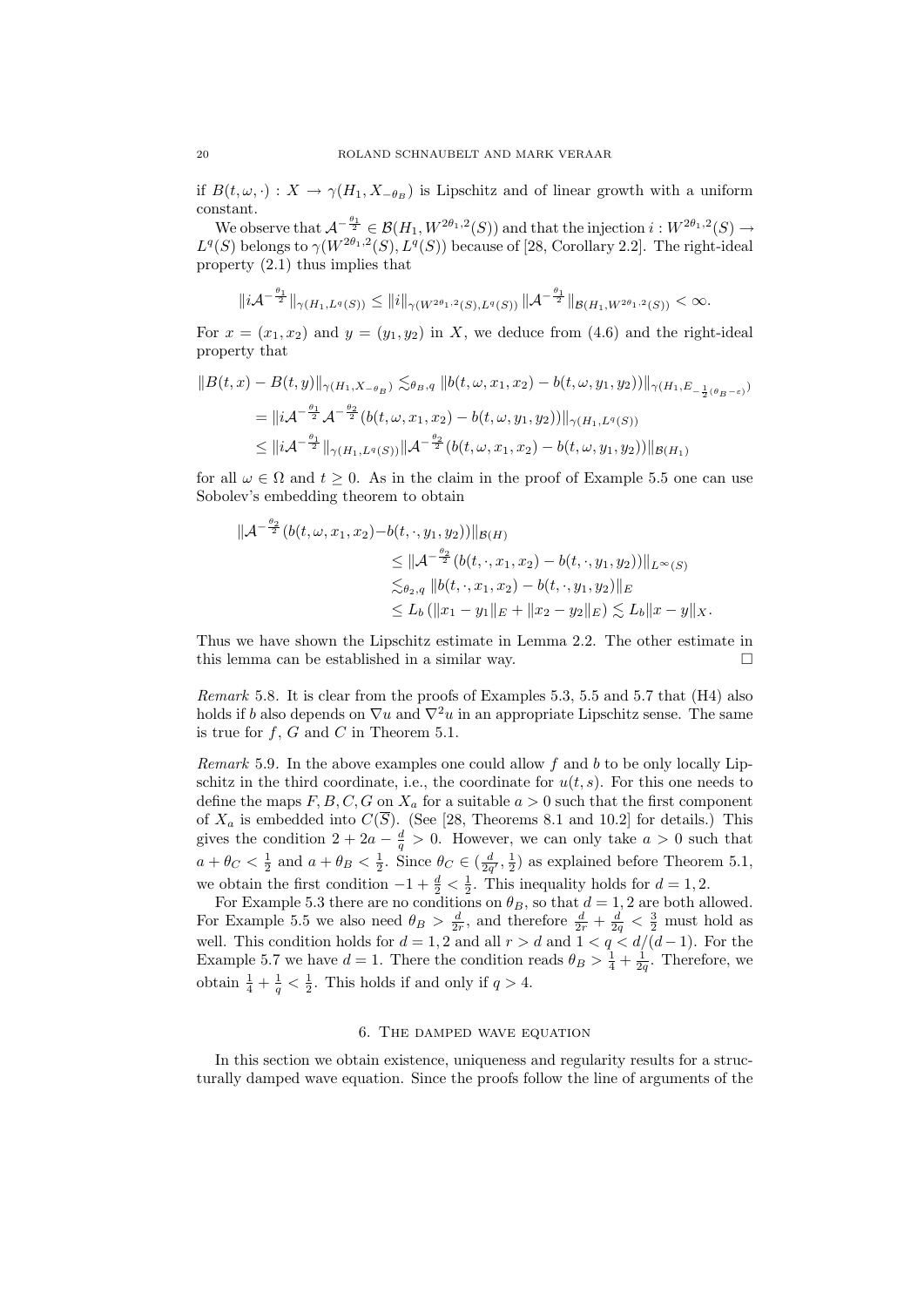previous section, we omit the details. The equation is given by

(6.1)  

$$
\begin{cases}\n\ddot{u}(t,s) - \Delta u(t,s) - \rho(-\Delta)^{\frac{1}{2}}\dot{u}(t,s) = f(t,s,u(t,s),\dot{u}(t,s)) \\
+ b(t,s,u(t,s),\dot{u}(t,s)) \frac{\partial w_1(t,s)}{\partial t} + \left[G(t,u(t,\cdot),\dot{u}(t,\cdot))\right. \\
+ C(t,u(t,\cdot),\dot{u}(t,\cdot)) \frac{\partial w_2(t)}{\partial t}\right]\delta(s-s_0), \quad t \in [0,T], s \in S, \\
u(0,s) = u_0(s), \quad \dot{u}(0,s) = u_1(s), \quad s \in S, \\
u(t,s) = 0, \quad t \in [0,T], s \in \partial S,\n\end{cases}
$$

where  $S \subset \mathbb{R}^n$  has a  $C^2$  boundary  $\partial S$  and  $(-\Delta)^{\frac{1}{2}}$  denotes the square root of the negative Dirichlet Laplacian. We reformulate this equation as (SE) in the same way as in Section 5.

Let 
$$
q \in (1, \infty)
$$
 and  $E = L^q(S)$ . On E we define  $(A, D(A))$  by  

$$
Ax = -\Delta x, \quad D(A) = W^{2,q}(S) \cap W_0^{1,q}(S).
$$

Let  $X = E_{\frac{1}{2}} \times E$  and define  $(A, D(A))$  by

$$
A = \begin{pmatrix} 0 & I \\ \mathcal{A} & -\rho \mathcal{A}^{\frac{1}{2}} \end{pmatrix}, \quad D(A) = D(\mathcal{A}) \times D(\mathcal{A}^{\frac{1}{2}}).
$$

It follows from Proposition 4.1 that A generates an analytic semigroup  $(S(t))_{t\geq0}$ .

We further assume that  $\rho > 0$  and  $s_0 \in S$  are fixed and that  $\delta$  is the usual point evaluation. Moreover, f, b, C, G,  $w_1$ ,  $w_2$  shall satisfy the assumptions (A0)–(A3) in Section 5 for the above space X and the maps  $F, B$  and  $\Lambda$  are defined as in Section 5 for the above space  $X$ . Finally, it assumed that  $B$  fulfills hypothesis (H4). Noting that A is now of second order, one can see in the same way as in Section 5 that  $\Lambda$  is well-defined for all  $1 < q < \frac{2d}{2d-1}$ . A mild and weak solution are defined in a similar way as in Section 5. Finally, for  $1 < q < 2$  we have

$$
E_{\frac{1}{2} + \frac{1}{2}\delta} \times E_{\frac{1}{2}\delta} = (W^{1+\delta,q}(S) \cap W^{1,q}_0(S)) \times W^{\delta,q}(S).
$$

**Theorem 6.1.** Let  $1 < q < \frac{2d}{2d-1}$ . Assume that  $u_0 : \Omega \to W_0^{1,q}(S)$  and  $u_1 : \Omega \to$  $L^q(S)$  are  $\mathcal{F}_0$ -measurable. Let  $f, G, b, C, w_1$  and  $w_2$  be as above. The following assertions hold:

(1) For all  $\alpha \in (0, \frac{1}{2})$  and  $p > 2$  such that  $a + \max\{\theta_B, \theta_C\} < \alpha - \frac{1}{p}$ , there exists a unique mild solution U of (6.1) in

$$
V^0_{\alpha,p}([0,T] \times \Omega; W_0^{1,q}(S) \times L^q(S)).
$$

There is a unique weak solution  $u \in W^{1,2}(0,T;L^q(S))$  of  $(5.1)$  such that  $(u, \dot{u})$  belongs to the space in (5.6). Moreover,  $U = (u, \dot{u})$ .

- (2) There exists a version of u with paths that satisfy  $u \in C([0,T];W_0^{1,q}(S))$ and  $\dot{u} \in C([0, T]; L^q(S)).$
- (3) Let  $\eta \in (0, \frac{1}{2}]$ . If  $u_0 : \Omega \to H^{1+\eta,q}(S) \cap W_0^{1,q}(S)$  and  $u_1 : \Omega \to H^{\eta,q}(S)$ , then there exists a version of u with paths that satisfy  $u \in C^{\lambda}([0,T];H^{1+\delta,q}(S) \cap$  $W_0^{1,q}(S)$ ) and  $u \in C^{\lambda}([0,T]; H^{\delta,q}(S))$  for all  $\delta, \lambda \geq 0$  such that  $\delta + \lambda <$  $\min\{\eta, \frac{1}{2} - \theta_B, \frac{1}{2} - \theta_C\}.$

This theorem can be proved in the same way as Theorem 5.1. Let us give some examples for  $w_1$ . Example 5.3 works in exactly the same way for the wave equation. Example 5.5 has the following version for the wave equation.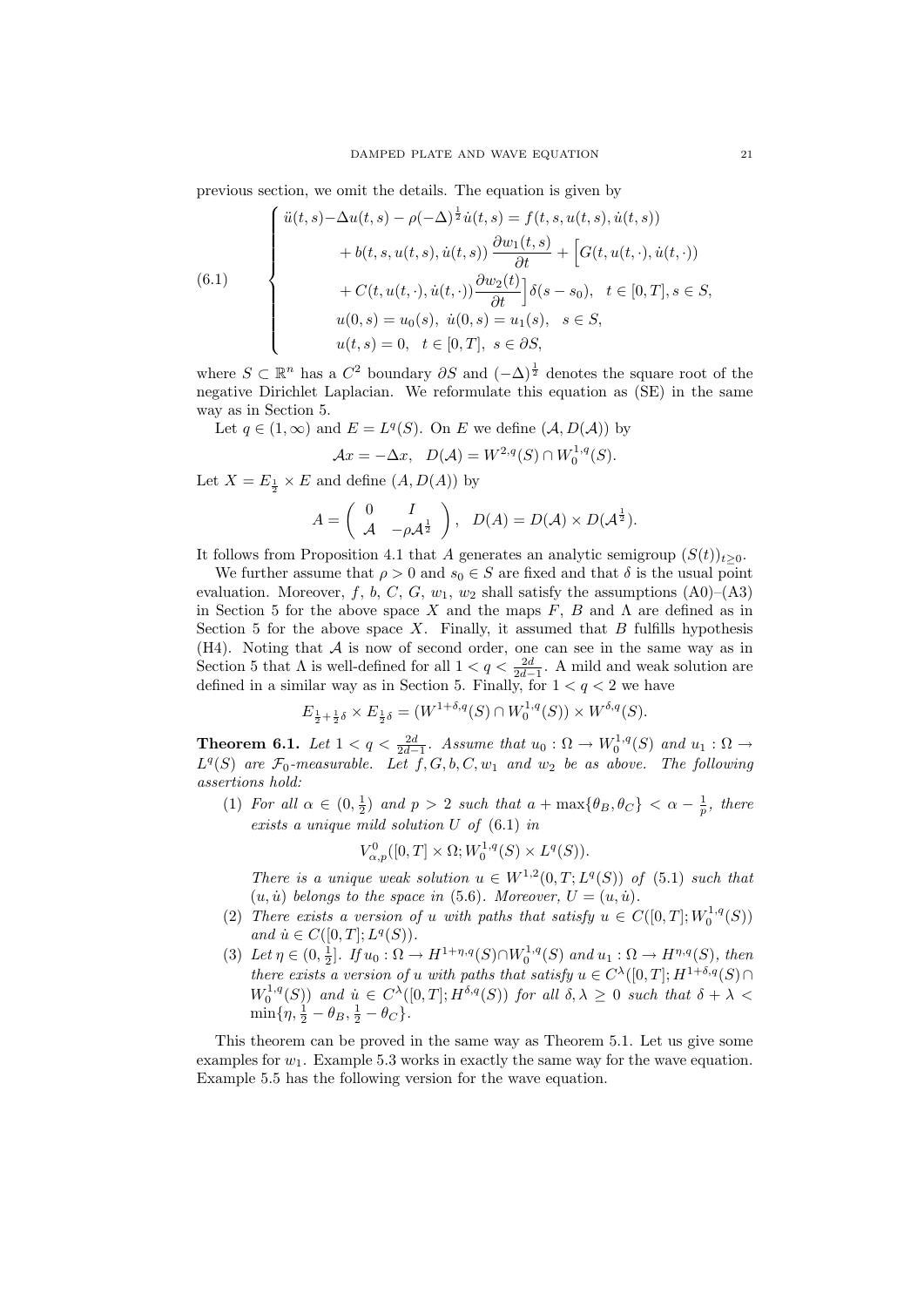*Example* 6.2. Assume that  $w_1$  is an  $L^r(S)$ -valued Brownian motion with  $r > 2d$ . Then (H4) is satisfied for all  $\theta_B \in (\frac{d}{r}, 1)$  and  $a = 0$ .

This assertion can be shown as in Example 5.5, we thus leave the details to reader.

#### **REFERENCES**

- [1] H. Amann, Linear and quasilinear parabolic problems. Vol. I, Abstract linear theory, Monographs in Mathematics, vol. 89, Birkhäuser Boston Inc., Boston, MA, 1995.
- [2] H. Amann, On the strong solvability of the Navier-Stokes equations, J. Math. Fluid Mech. 2 (2000), no. 1, 16–98.
- [3] V. BARBU AND G. DA PRATO, The stochastic nonlinear damped wave equation, Appl. Math. Optim. 46 (2002), no. 2-3, 125–141, Special issue dedicated to the memory of Jacques-Louis Lions.
- [4] V. BARBU, G. DA PRATO, AND L. TUBARO, Stochastic wave equations with dissipative damping, Stochastic Process. Appl. 117 (2007), no. 8, 1001–1013.
- [5] V. I. BOGACHEV, Gaussian measures, Mathematical Surveys and Monographs, vol. 62, American Mathematical Society, Providence, RI, 1998.
- [6] Z. BRZEŹNIAK, On stochastic convolution in Banach spaces and applications, Stochastics Stochastics Rep. 61 (1997), no. 3-4, 245–295.
- [7] Z. Brze´zniak and J.M.A.M. van Neerven, Stochastic convolution in separable Banach spaces and the stochastic linear Cauchy problem, Studia Math.  $143$  (2000), no. 1, 43–74.
- [8] D. L. BURKHOLDER, Martingales and singular integrals in Banach spaces, Handbook of the geometry of Banach spaces, Vol. I, North-Holland, Amsterdam, 2001, pp. 233–269.
- [9] A.N. CARVALHO, J.W. CHOLEWA, AND T. DLOTKO, Strongly damped wave problems: bootstrapping and regularity of solutions, J. Differential Equations 244 (2008), no. 9, 2310–2333.
- [10] S. CERRAI AND M. FREIDLIN, Smoluchowski-Kramers approximation for a general class of SPDEs, J. Evol. Equ. 6 (2006), no. 4, 657–689.
- [11] S.P. CHEN AND R. TRIGGIANI, Proof of extensions of two conjectures on structural damping for elastic systems, Pacific J. Math. 136 (1989), no. 1, 15–55.
- [12] R. CHILL AND S. SRIVASTAVA,  $L^p$ -maximal regularity for second order Cauchy problems, Math. Z. 251 (2005), no. 4, 751–781.
- [13] H. CRAUEL, A. DEBUSSCHE, AND F. FLANDOLI, Random attractors, J. Dynam. Differential Equations 9 (1997), no. 2, 307–341.
- [14] G. DA PRATO AND J. ZABCZYK, Stochastic equations in infinite dimensions, Encyclopedia of Mathematics and its Applications, vol. 44, Cambridge University Press, Cambridge, 1992.
- [15] R. DENK, M. HIEBER, AND J. PRÜSS, R-boundedness, Fourier multipliers and problems of elliptic and parabolic type, Mem. Amer. Math. Soc.  $166$  (2003), no. 788, viii+114.
- [16] J. Diestel, H. Jarchow, and A. Tonge, Absolutely summing operators, Cambridge Studies in Advanced Mathematics, vol. 43, Cambridge University Press, Cambridge, 1995.
- [17] X. Fan, Attractors for a damped stochastic wave equation of sine-Gordon type with sublinear multiplicative noise, Stoch. Anal. Appl. 24 (2006), no. 4, 767–793.
- [18] L. HÖRMANDER, Estimates for translation invariant operators in  $L^p$  spaces, Acta Math. 104 (1960), 93–140.
- [19] B. JACOB, C. TRUNK, AND M. WINKLMEIER, Analyticity and Riesz basis property of semigroups associated to damped vibrations, J. Evol. Equ. 8 (2008), no. 2, 263–281.
- [20] N.J. KALTON AND L.W. WEIS, The  $H^{\infty}$ -calculus and square function estimates, in preparation.
- [21] N.V. KRYLOV, An analytic approach to SPDEs, Stochastic partial differential equations: six perspectives, Math. Surveys Monogr., vol. 64, Amer. Math. Soc., Providence, RI, 1999, pp. 185–242.
- [22] I. LASIECKA AND R. TRIGGIANI, Control theory for partial differential equations: continuous and approximation theories. I, Encyclopedia of Mathematics and its Applications, vol. 74, Cambridge University Press, Cambridge, 2000, Abstract parabolic systems.
- [23] A. LUNARDI, Analytic semigroups and optimal regularity in parabolic problems, Progress in Nonlinear Differential Equations and their Applications, 16, Birkhäuser Verlag, Basel, 1995.
- [24] B. MASLOWSKI, Stability of semilinear equations with boundary and pointwise noise, Ann. Scuola Norm. Sup. Pisa Cl. Sci. (4) 22 (1995), no. 1, 55–93.